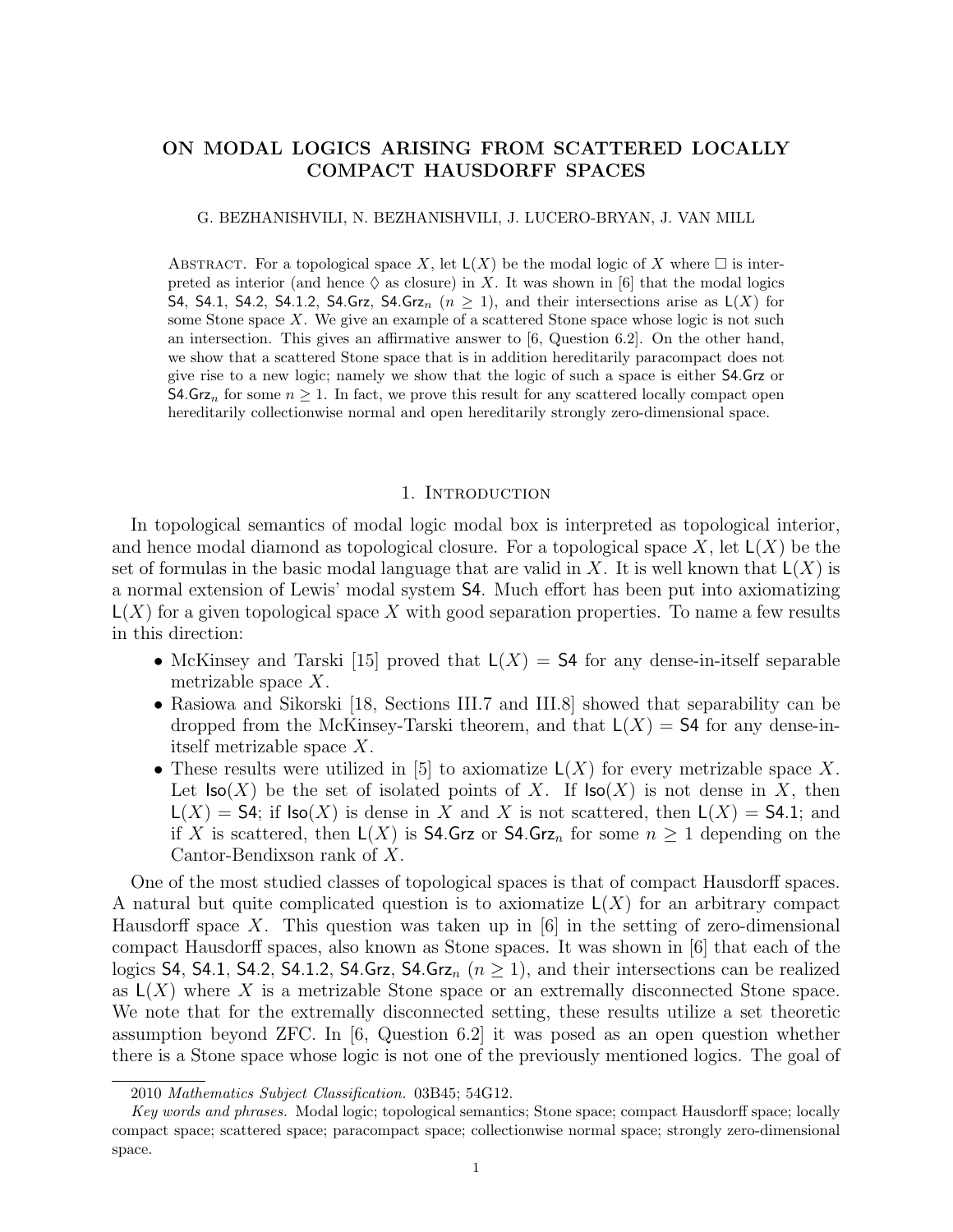the present paper is to answer this question in the affirmative by proving that the Cech-Stone compactification of a space studied by Mrowka [16, 17] is a scattered Stone space whose logic differs from the above logics.

On the other hand, we prove that if  $X$  is a scattered Stone space that in addition is hereditarily paracompact, then  $L(X)$  is **S4.Grz** or **S4.Grz**<sub>n</sub> for some  $n \geq 1$  depending on the Cantor-Bendixson rank of  $X$ . In fact, we prove a stronger result that if  $X$  is a scattered locally compact open hereditarily collectionwise normal and open hereditarily strongly zerodimensional space, then  $L(X)$  is either **S4.Grz** or **S4.Grz**<sub>n</sub> for some  $n \geq 1$  depending on the Cantor-Bendixson rank of X. Our key technical tool is the notion of modal Krull dimension introduced in [3].

The axiomatization of  $L(X)$  for X a Stone space, or more generally a compact Hausdorff space, remains a challenging open problem, already in the restricted setting of scattered spaces.

The paper is organized as follows. In Section 2 we provide the necessary background for the paper. Section 3 presents some basic results about modal Krull dimension for compact Hausdorff spaces, and Section 4 generalizes some of these results to locally compact Hausdorff spaces. In Section 5 we answer [6, Question 6.2] affirmatively by utilizing the work of Mrowka. In particular, we exhibit a scattered Stone space whose logic is not one of S4.Grz or **S4.Grz**<sub>n</sub> for  $n \geq 1$ . The rest of the paper answers negatively the question obtained from modifying [6, Question 6.2] by replacing Stone space with scattered locally compact hereditarily paracompact space. Section 6 contains necessary technical background for the last section of the paper, where a classification of the logics arising as  $\mathsf{L}(X)$  for a scattered locally compact hereditarily paracompact space  $X$  is given. In fact, we prove the same classification by weakening the hereditarily paracompact condition to the open hereditarily collectionwise normal and open hereditarily strongly zero-dimensional conditions. The paper closes with a list of open problems.

### 2. Background

In this section we briefly recall the modal logics of interest, as well as their relational and topological semantics. We also recall the modal Krull dimension of a topological space, which will be one of our key tools in what follows.

2.1. Modal logics. The modal logic S4 is the least set of formulas in the basic modal language containing the classical tautologies, the formulas

- $\Box(p \to q) \to (\Box p \to \Box q),$
- $\Box p \rightarrow p$ ,
- $\Box p \rightarrow \Box \Box p$ ,

and closed under the inference rules of modus ponens  $\frac{\varphi, \varphi \to \psi}{\psi}$ , substitution  $\frac{\varphi(p_1,...,p_n)}{\varphi(\psi_1,...,\psi_n)}$ , and necessitation  $\frac{\varphi}{\Box \varphi}$ . A normal extension of S4 is a set of formulas that contains S4 and is closed under modus ponens, substitution, and necessitation.

As is customary, we use the abbreviation  $\Diamond \varphi := \neg \Box \neg \varphi$ . We will consider the following well-known normal extensions of S4:

- S4.1 = S4 +  $\Box$  $\Diamond p \rightarrow \Diamond \Box p$ ,
- S4.2 = S4 +  $\Diamond \Box p \rightarrow \Box \Diamond p$ ,
- S4.1.2 = S4 +  $\Box$  $\Diamond p \leftrightarrow \Diamond \Box p$ ,
- S4.Grz = S4 +  $\square(\square(p \rightarrow \square p) \rightarrow p) \rightarrow p$ ,
- S4.Grz<sub>n</sub> = S4.Grz + bd<sub>n</sub> for  $n \geq 1$ ,

where  $\mathsf{bd}_1 = \Diamond \Box p_1 \to p_1$  and  $\mathsf{bd}_{n+1} = \Diamond (\Box p_{n+1} \land \neg \mathsf{bd}_n) \to p_{n+1}$ .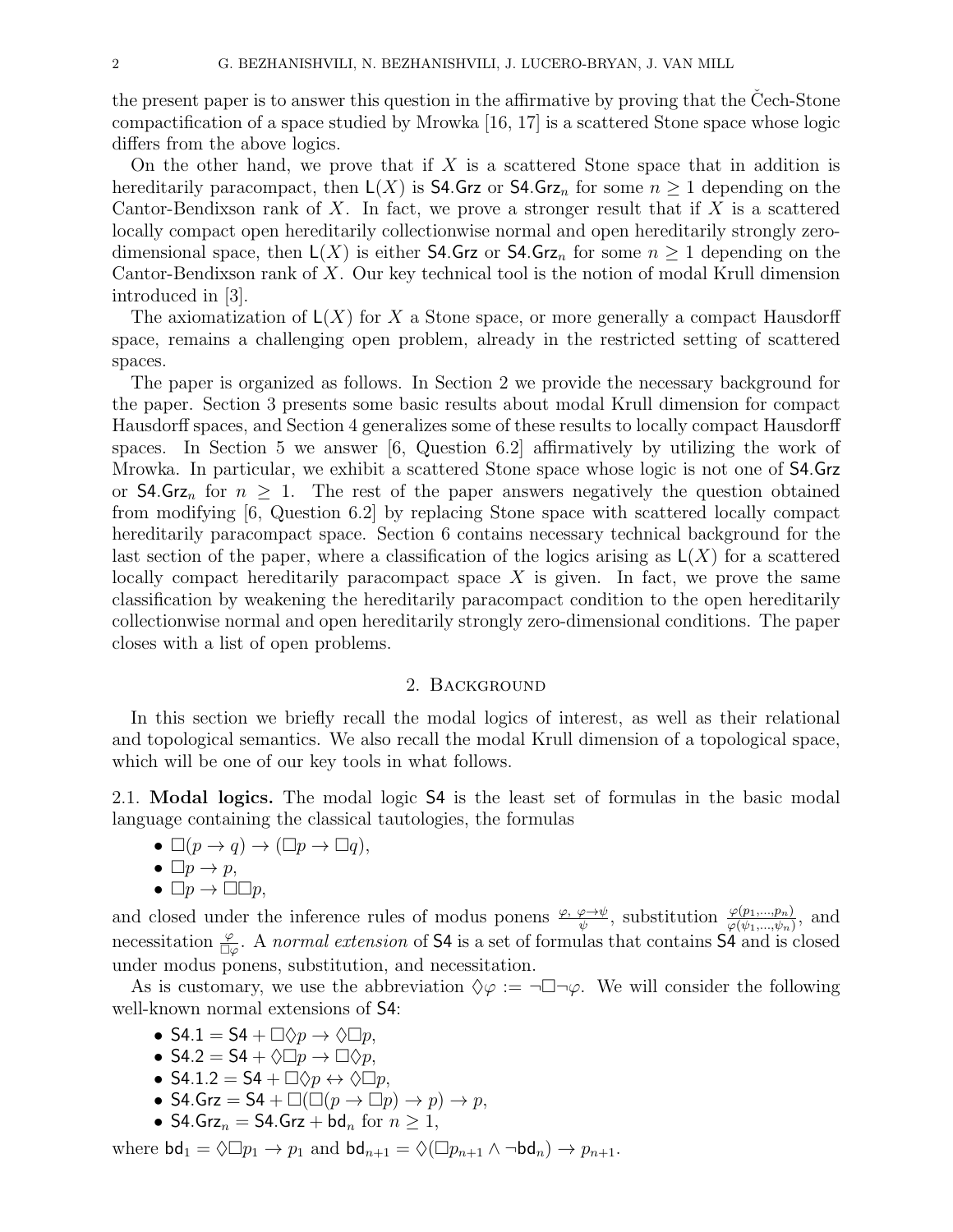2.2. Relational semantics. An S4-frame is a pair  $\mathfrak{F} = (W, R)$  where W is a nonempty set and R is a reflexive and transitive relation on W. The modal language is interpreted in  $\mathfrak F$ as usual (see, e.g.,  $[9]$  or  $[8]$ ). We only point out that

$$
w \Vdash \Box \varphi \text{ iff } (\forall v)(wRv \Rightarrow v \Vdash \varphi),
$$

and hence

$$
w \Vdash \Diamond \varphi
$$
 iff  $(\exists v)(wRv$  and  $v \Vdash \varphi)$ .

We say that  $\varphi$  is valid in  $\mathfrak{F}$ , and write  $\mathfrak{F} \Vdash \varphi$ , if for each valuation and each  $w \in W$  we have  $w \Vdash \varphi$ . It is well known that  $\mathsf{S4} \vdash \varphi$  iff  $\mathfrak{F} \Vdash \varphi$  for every  $\mathsf{S4}\text{-frame } \mathfrak{F}$ .

For an S4-frame  $\mathfrak{F} = (W, R)$  we have that  $\sim_R := \{(w, v) \mid wRv \text{ and } vRw\}$  is an equivalence relation on  $W$ , whose equivalence classes are called *clusters*. A singleton cluster is called simple. The skeleton of  $\mathfrak{F}$  is the partially ordered set of clusters of  $\mathfrak{F}$ , see Figure 1.



FIGURE 1. An S4-frame  $\mathfrak{F}$  and its skeleton.

For  $w, v \in W$ , we write  $wRv$  if  $wRv$  and  $\neg(vRw)$ . The depth of  $\mathfrak{F}$  is n, denoted depth $(\mathfrak{F})$  = n, if there is a sequence  $w_1, \ldots, w_n$  in W such that  $w_i \vec{R} w_{i+1}$  for  $1 \leq i < n$  and no longer sequence has this property.

A root of  $\mathfrak{F}$  is a point  $r \in W$  such that rRw for all  $w \in W$ . We say that  $\mathfrak{F}$  is rooted if  $\mathfrak{F}$ has a root. We call  $\mathfrak{F}$  a tree provided that  $\mathfrak{F}$  is a rooted partially ordered set such that for all  $w, v, u \in W$ , if vRw and uRw, then vRu or uRv. We say that  $\mathfrak{F}$  is a quasi-tree provided its skeleton is a tree.

A quasi-maximal point of  $\mathfrak{F}$  is  $w \in W$  such that for any  $v \in W$ , if wRv, then vRw. By  $\max(\mathfrak{F})$  we denote the set of quasi-maximal points of  $\mathfrak{F}$ . The following result is well-known (see, e.g., [6, Proposition 2.5] for references and details):

### Proposition 2.1.

- (1) S4 is the logic of the class of all finite quasi-trees.
- (2) S4.1 is the logic of the class of all finite quasi-trees such that the cluster of each quasi-maximal point is simple.
- (3) S4.2 is the logic of the class of all finite S4-frames  $\mathfrak F$  such that  $\max(\mathfrak F)$  is a single cluster and the subframe  $W \setminus \max(\mathfrak{F})$  is a quasi-tree.
- (4) **S4.1.2** is the logic of the class of all finite **S4**-frames  $\mathfrak{F}$  such that  $\max(\mathfrak{F})$  is a singleton and the subframe  $W \setminus \max(\mathfrak{F})$  is a quasi-tree.
- (5) S4.Grz is the logic of the class of all finite trees.
- (6) S4.Grz<sub>n</sub> is the logic of the class of all finite trees of depth  $\leq n$ .

2.3. **Topological semantics.** For a topological space  $X$ , we denote the interior, closure, and derivative operators of X by  $i_X$ ,  $c_X$ , and  $d_X$ . We often omit the subscript when the context is clear. The modal language is interpreted in X by assigning to each modal formula a subset of X, interpreting the classical connectives as the Boolean operations,  $\square$  as interior, and hence  $\Diamond$  as closure. Thus, under a given valuation of the propositional variables, we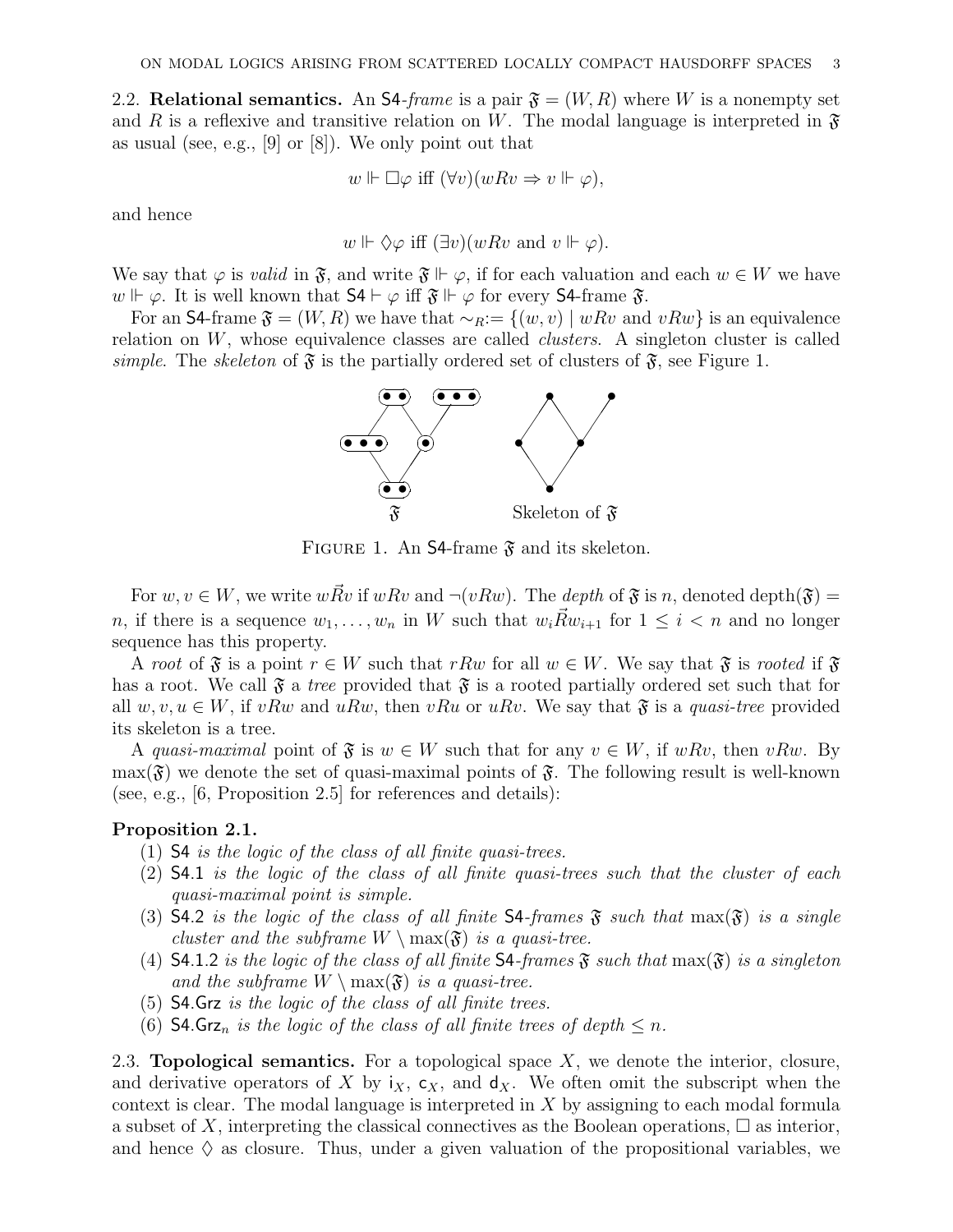have:

 $x \Vdash \Box \varphi$  iff for some open neighborhood U of x, each  $y \in U$  satisfies  $y \Vdash \varphi$ ,

 $x \Vdash \Diamond \varphi$  iff for each open neighborhood U of x, there is  $y \in U$  such that  $y \Vdash \varphi$ .

We say that a formula  $\varphi$  is *valid* in X, written  $X \Vdash \varphi$ , if for each valuation and each  $x \in X$ we have  $x \Vdash \varphi$ . It is well known that the set  $\mathsf{L}(X) := \{ \varphi \mid X \Vdash \varphi \}$  is a normal extension of S4.

Topological semantics generalizes relational semantics for S4. Given an S4-frame  $\mathfrak{F} =$  $(W, R)$ , call  $U \subseteq W$  and  $R$ -upset if  $w \in U$  and  $wRv$  imply  $v \in U$ . Then the collection  $\tau_R$  of  $R$ upsets is a topology on W such that  $\mathfrak{F} \Vdash \varphi$  iff  $(W, \tau_R) \Vdash \varphi$ . Such spaces are called Alexandroff spaces, and they have the additional property that an arbitrary intersection of open sets is open; equivalently, each point w has a least open neighborhood, namely  $\uparrow w := \{v \mid wRv\}.$ Consequently, the closure of A in an Alexandroff space is  $\downarrow A := \{v \mid vRw \text{ for some } w \in A\}.$ We write  $\downarrow w$  for  $\downarrow \{w\}$ .

For a topological space X, a subset  $A \subseteq X$  is dense if  $cA = X$  and it is nowhere dense if  $i\mathsf{c} A = \emptyset$ . A point  $x \in X$  is an *isolated point* if  $\{x\}$  is open in X. Let  $\mathsf{Iso}(X)$  be the set of isolated points of X. Then X is dense-in-itself if  $\text{Iso}(X) = \emptyset$ , X is weakly scattered if  $\mathsf{Iso}(X)$  is dense, and X is *scattered* if every nonempty subspace Y of X has an isolated point (relative to Y). We say that X is extremally disconnected if the closure of each open set is open.

**Definition 2.2** ([3]). The modal Krull dimension of a topological space X, denoted mdim(X), is defined recursively as follows:

 $mdim(X) = -1$  if  $X = \emptyset$ ,  $\text{mdim}(X) \leq n$  if  $\text{mdim}(Y) \leq n-1$  for each nowhere dense subspace  $Y \subseteq X$ ,  $\text{mdim}(X) = n$  if  $\text{mdim}(X) \leq n$  and  $\text{mdim}(X) \leq n - 1$ ,  $\text{mdim}(X) = \infty$  if  $\text{mdim}(X) \not\leq n$  for all  $n = -1, 0, 1, 2, \ldots$ 

We point out two characterizations of finite modal Krull dimension for nonempty spaces (see [3, Theorem 3.6] for a larger list of equivalent conditions).

**Proposition 2.3** ([3]). Let X be a nonempty space X and  $n \geq 1$ . The following are equivalent:

- $(1)$  X  $\mathbb{H}$  bd<sub>n</sub>.
- $(2)$  mdim $(X) \leq n-1$ .
- (3) There does not exist a sequence  $F_0, \ldots, F_n$  of nonempty closed subsets of X such that  $F_0 = X$  and  $F_{i+1}$  is nowhere dense in  $F_i$  for each  $0 \leq i < n$ .

For an **S4**-frame  $\mathfrak{F} = (W, R)$ , we have depth $(\mathfrak{F}) = \text{mdim}(W, \tau_R) + 1$ . As pointed out in [3, Section 2], the difference of 1 arises because depth counts the elements in a longest chain of  $\mathfrak F$  while modal Krull dimension counts the links between elements of such a chain, which is 1 less. It follows that the modal Krull dimension is the topological analogue of the depth of an S4-frame. The following result is well known (see, e.g., [6, Section 2] for references and details):

# Proposition 2.4.

- (1) S4 is the logic of the class of all (finite) spaces.
- (2) S4.1 is the logic of the class of all (finite) weakly scattered spaces.
- (3) S4.2 is the logic of the class of all (finite) extremally disconnected spaces.
- (4) S4.1.2 is the logic of the class of all (finite) extremally disconnected weakly scattered spaces.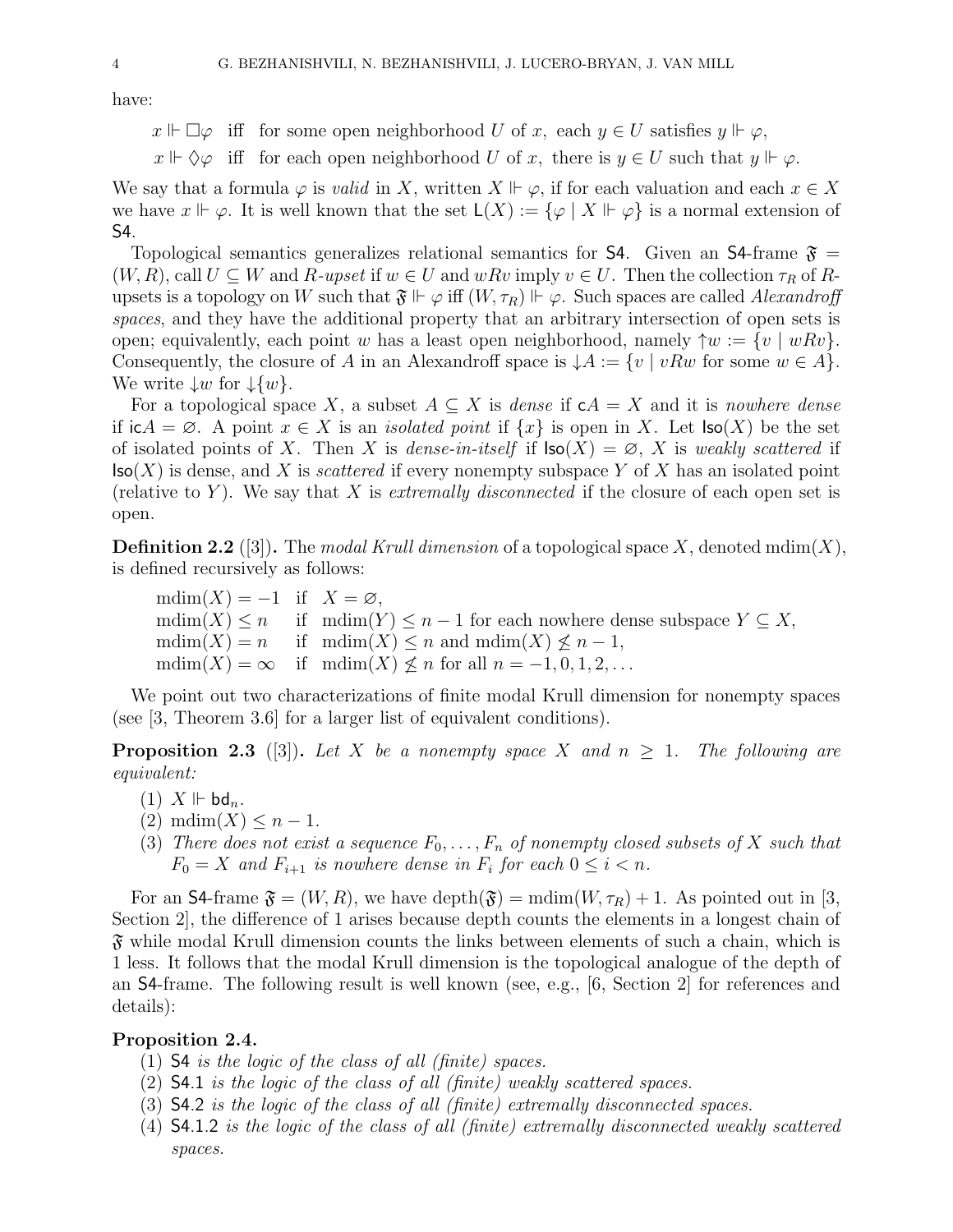- (5) S4.Grz is the logic of the class of all (finite) scattered spaces.
- (6)  $\mathsf{S4}$ .Grz<sub>n</sub> is the logic of the class of all (finite) scattered spaces of modal Krull dimension  $\leq n-1$ .

#### 3. Compact Hausdorff spaces of finite modal Krull dimension

In this section we present some results about modal Krull dimension for compact Hausdorff spaces that will be utilized later. In particular, we show that continuous surjections between compact Hausdorff spaces do not increase modal Krull dimension, and we prove that if X is a compact Hausdorff space of finite modal Krull dimension, then X is scattered. This result was also obtained in [4, Remark 6.12] using the machinery of point-free topology.

We recall that a map  $f: X \to Y$  between topological spaces is *continuous* if  $f^{-1}[V]$  is open in X whenever V is open in Y, that f is open if  $f[U]$  is open in Y whenever U is open in X, and that f is closed if  $f[F]$  is closed in Y whenever F is closed in X. It is well known that a continuous mapping between compact Hausdorff spaces is closed. We call f *irreducible* provided f is a continuous closed surjection such that  $f[A]$  is a proper subset of Y whenever  $A$  is a proper closed subset of  $X$ .

**Lemma 3.1.** If  $f: X \to Y$  is irreducible and Z is nowhere dense in Y, then  $f^{-1}[Z]$  is nowhere dense in X.

*Proof.* Let  $N = f^{-1}[Z]$  and  $A = X \setminus N$ . Since f is continuous and onto, we have:

$$
f[\text{ci}A] \supseteq f[\text{i}A] = f[\text{i}(X \setminus N)]
$$
  
= 
$$
f[\text{i}f^{-1}[Y \setminus Z]] \supseteq f[f^{-1}[\text{i}(Y \setminus Z)]] = \text{i}(Y \setminus Z).
$$

As f is closed, f[ciA] is a closed set containing  $i(Y \setminus Z)$ . Because Z is nowhere dense in Y, we have that  $i(Y \setminus Z)$  is dense in Y, so  $f[\text{ci}A] = Y$ . Since f is irreducible,  $\text{ci}A = X$ . Thus,  $i\epsilon N = \emptyset$ , and hence  $f^{-1}[Z] = N$  is nowhere dense in X.

**Lemma 3.2.** Suppose X, Y are compact Hausdorff,  $f : X \to Y$  is a continuous surjection, and for  $n \geq 1$ ,  $Z_0, \ldots, Z_n$  are nonempty closed subsets of Y such that  $Z_0 = Y$  and  $Z_{i+1}$  is nowhere dense in  $Z_i$  for  $0 \leq i < n$ . Then there are nonempty closed subsets  $N_0, \ldots, N_n$  of X such that  $N_0 = X$  and  $N_{i+1}$  is nowhere dense in  $N_i$  for  $0 \leq i < n$ .

*Proof.* We construct recursively  $N_0, \ldots, N_n$  that satisfy the conditions of the lemma.

**Basis step:** Set  $N_0 = X$ . Since  $Z_0$  is nonempty and f is onto, we have that  $N_0$  is nonempty. Clearly  $N_0$  is closed in X. It is well known (see, e.g., [14, page 102]) that there is a closed subspace  $X_0$  of X such that  $f_0 : X_0 \to Z_0$  restricting f is irreducible.

**Recursive step:** Let  $0 \leq i < n$ . Then nonempty  $N_i$  closed in X,  $X_i$  closed in  $N_i$ , and an irreducible surjection  $f_i: X_i \to Z_i$  restricting f are given. Set  $N_{i+1} = f_i^{-1}$  $\sum_{i}^{i-1}[Z_{i+1}]$ . Since  $f_i$  is onto and  $Z_{i+1} \neq \emptyset$ , we have that  $N_{i+1} \neq \emptyset$ . Clearly  $N_{i+1}$  is closed in X. By Lemma 3.1,  $N_{i+1}$ is nowhere dense in  $X_i$ . Therefore,  $N_{i+1}$  is nowhere dense in  $N_i$ . The map  $g_{i+1}: N_{i+1} \to Z_{i+1}$ restricting  $f_i$  is a continuous surjection. Since both  $N_{i+1}$  and  $Z_{i+1}$  are compact Hausdorff spaces, there is a closed subspace  $X_{i+1}$  of  $N_{i+1}$  such that  $f_{i+1}: X_{i+1} \to Z_{i+1}$  restricting  $g_{i+1}$ is irreducible. The result follows.

**Lemma 3.3.** If X, Y are compact Hausdorff and  $f: X \rightarrow Y$  is a continuous surjection, then  $mdim(X) \geq mdim(Y)$ .

*Proof.* First suppose that Y has finite modal Krull dimension, say mdim(Y) = n. If  $n = -1$ , then  $Y = \emptyset$ , so  $X = \emptyset$ , giving  $\text{mdim}(X) = -1 = \text{mdim}(Y)$ . Suppose  $n \geq 0$ . Then  $Y \neq \emptyset$ . Since f is onto,  $X \neq \emptyset$ , and so mdim $(X) \geq 0$ . Clearly if  $n = 0$ , then mdim $(X) \geq \text{mdim}(Y)$ . Suppose that  $n \geq 1$ . Then Proposition 2.3 is applicable, and so there are nonempty closed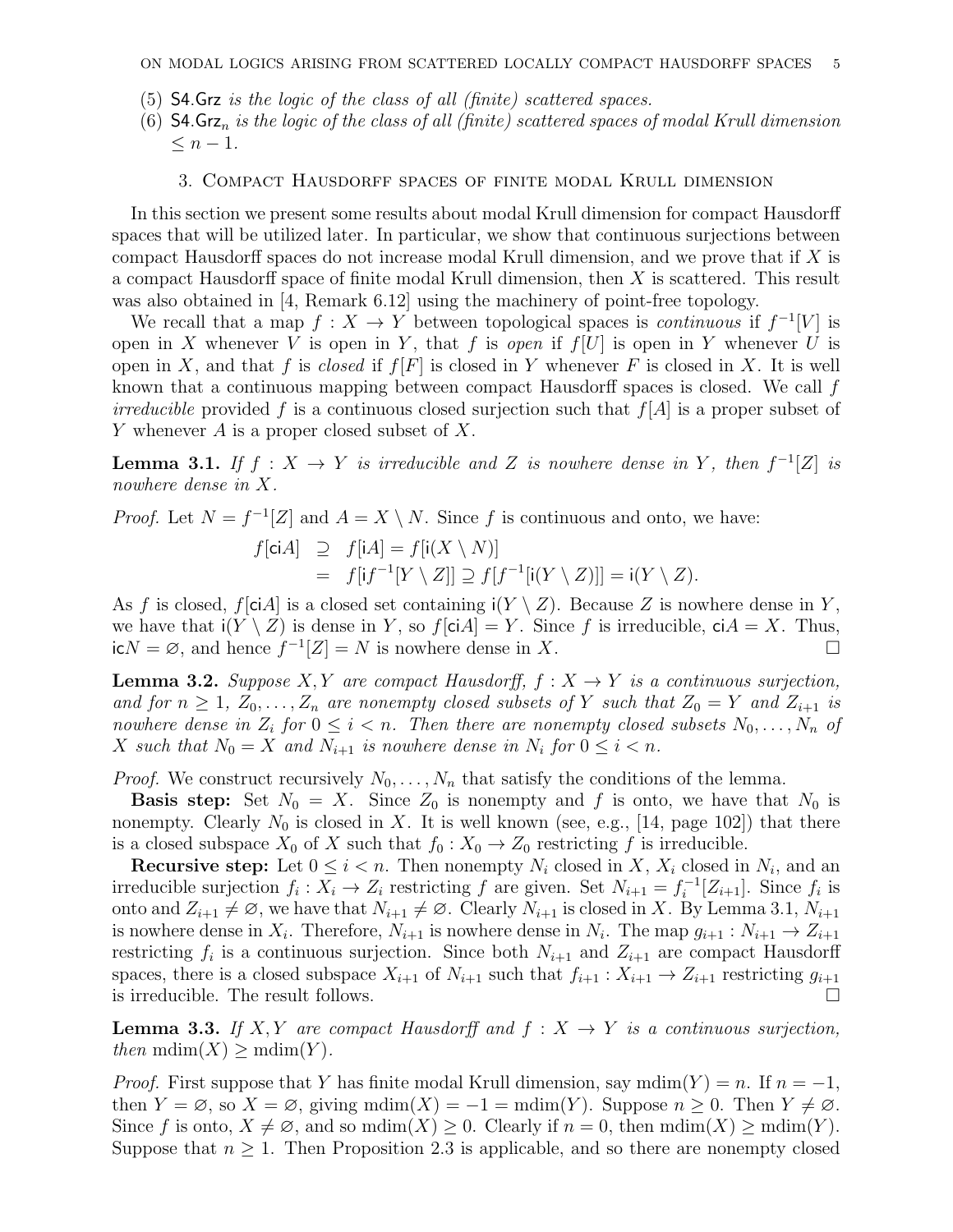subsets  $Z_0, \ldots, Z_n$  of Y such that  $Z_0 = Y$  and  $Z_{i+1}$  is nowhere dense in  $Z_i$  for  $0 \leq i < n$ . By Lemma 3.2, there are nonempty closed subsets  $N_0, \ldots, N_n$  of X such that  $N_0 = X$  and  $N_{i+1}$ is nowhere dense in  $N_i$  for  $0 \leq i < n$ . Therefore,  $\text{mdim}(X) \geq n$  by Proposition 2.3. Thus,  $mdim(X) > mdim(Y).$ 

Next suppose that  $\text{mdim}(Y) = \infty$ . Then  $\text{mdim}(Y) \geq n$  for all  $n \geq 1$ . By Proposition 2.3, for each  $n \geq 1$ , there are nonempty closed subsets  $Z_0, \ldots, Z_n$  of Y such that  $Z_0 = Y$ and  $Z_{i+1}$  is nowhere dense in  $Z_i$  for  $0 \leq i \leq n$ . By Lemma 3.2, there are nonempty closed subsets  $N_0, \ldots, N_n$  of X such that  $N_0 = X$  and  $N_{i+1}$  is nowhere dense in  $N_i$  for  $0 \leq i \leq n$ . Applying Proposition 2.3 again yields  $\text{mdim}(X) \geq n$  for each  $n \geq 1$ . Thus,  $\text{mdim}(X) = \infty = \text{mdim}(Y).$ 

Remark 3.4. By [3, Lemma 3.3], taking subspaces does not increase modal Krull dimension. Lemma 3.3 shows the same for taking continuous images in the class of compact Hausdorff spaces. As the following examples demonstrate, neither compact nor Hausdorff can be dropped from the hypothesis of Lemma 3.3.

For the first example, let X be the real line  $\mathbb R$  with the discrete topology, Y be  $\mathbb R$  with the usual topology, and  $f: X \to Y$  be the identity map. Then f is a continuous surjection, but  $\text{mdim}(X) = 0$  (since the only nowhere dense subset of any nonempty discrete space is  $\varnothing$ ) whereas mdim(Y) =  $\infty$  by [3, Example 3.7.1].

For the second example, let X and Y be the Alexandroff spaces and  $f: X \to Y$  the map between them depicted in Figure 2. Then f is a continuous surjection, but  $\text{mdim}(X) =$  $depth(X) - 1 = 2 - 1 = 1$  while  $mdim(Y) = depth(Y) - 1 = 3 - 1 = 2$ .



FIGURE 2. Depiction of  $f: X \to Y$ .

**Theorem 3.5.** If X is a compact Hausdorff space of finite modal Krull dimension, then X is scattered.

*Proof.* If X is not scattered, then there is a continuous surjection  $f: X \to [0,1]$  (see, e.g., [19,] Theorem 8.5.4]). Since mdim([0,1]) =  $\infty$ , by Lemma 3.3, mdim(X) =  $\infty$ , a contradiction. Thus, X is scattered.  $\square$ 

Remark 3.6. Theorem 3.5 is also established in [4, Remark 6.12] using the machinery of point-free topology.

### 4. Locally compact Hausdorff spaces of finite modal Krull dimension

This section generalizes Theorem 3.5 by replacing the assumption of compactness with local compactness. In doing so, we point out a connection between finite modal Krull dimension and the Cantor-Bendixson rank.

For a noncompact locally compact Hausdorff space X, let  $\alpha X = X \cup {\infty}$  be the onepoint compactification of X (see, e.g., [10, Theorem 3.5.11]). The following lemma is useful in relating mdim $(X)$  and mdim $(\alpha X)$ .

### Lemma 4.1.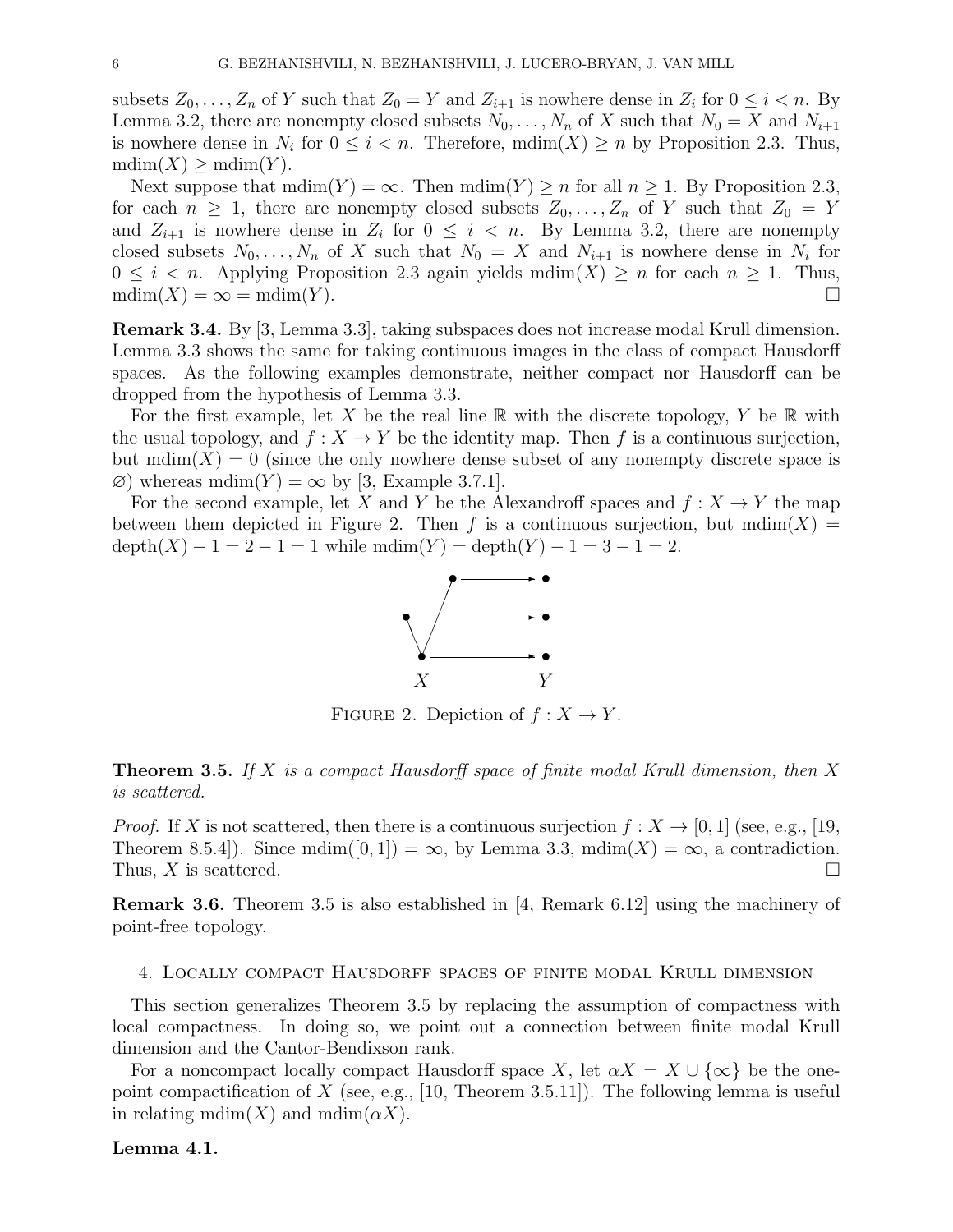- (1) Let X be a topological space and  $A, B, C \subseteq X$ . If C is closed in X and A is nowhere dense in B, then  $A \setminus C$  is nowhere dense in  $B \setminus C$ .
- (2) Let X be a noncompact locally compact Hausdorff space and  $A, B \subseteq \alpha X$ . If A is nowhere dense in B, then  $A \setminus \{\infty\}$  is nowhere dense in  $B \setminus \{\infty\}.$

*Proof.* (1) Let U be open in  $B \setminus C$  and  $U \subseteq \mathsf{c}_{B \setminus C}(A \setminus C)$ . Since C is closed in X, we have that  $B \setminus C$  is open in B. Therefore, U is open in B. Since A is nowhere dense in B, we have that  $A \setminus C$  is nowhere dense in B. So  $U \subseteq \mathsf{c}_{B \setminus C}(A \setminus C) \subseteq \mathsf{c}_{B}(A \setminus C)$  yields that  $U = \varnothing$ . Thus,  $A \setminus C$  is nowhere dense in  $B \setminus C$ .

(2) Observe that  $\{\infty\}$  is closed in  $\alpha X$  and apply (1).

**Lemma 4.2.** Let X be a noncompact locally compact Hausdorff space and  $n \in \omega$ . If mdim $(X) \leq n$ , then mdim $(\alpha X) \leq n+1$ .

*Proof.* Suppose  $\text{mdim}(\alpha X) > n + 1$ . By Proposition 2.3, there are nonempty closed subsets  $F_0, F_1, \ldots, F_{n+2}$  of  $\alpha X$  such that  $F_0 = \alpha X$  and  $F_{i+1}$  is nowhere dense in  $F_i$  for  $0 \le i < n+2$ . Put  $F_i' = F_i \setminus \{\infty\}$  for  $0 \le i < n+2$ . Then  $F_i' = F_i \cap X$  is closed in X for  $0 \le i < n+2$ ,  $F_0' = X$ , and by Lemma 4.1(2),  $F'_{i+1}$  is nowhere dense in  $F'_{i}$  for  $0 \leq i < n+1$ . If  $F'_{n+1} = \emptyset$ , then  $F_{n+1} = \emptyset$  ${\infty}$ . However,  $\emptyset \neq F_{n+2} \subseteq F_{n+1} = {\infty}$  gives that  $F_{n+2} = {\infty} = F_{n+1}$ , contradicting that  $F_{n+2}$  is nowhere dense in  $F_{n+1}$ . Therefore,  $F'_{n+1} \neq \emptyset$ , and hence  $\text{mdim}(X) > n$  by Proposition 2.3.

**Remark 4.3.** Let X be a noncompact locally compact Hausdorff space. Since X is a subspace of  $\alpha X$ , by [3, Lemma 3.3],  $\text{mdim}(X) \leq \text{mdim}(\alpha X)$ . Therefore, if  $\text{mdim}(X)$  is finite, then Lemma 4.2 yields that  $\text{mdim}(X) \leq \text{mdim}(\alpha X) \leq \text{mdim}(X) + 1$ . However,  $\text{mdim}(\alpha X)$ could take on both values. For example, if X is the ordinal space  $\omega$ , then  $\text{mdim}(X) = 0$ (since X is discrete) and  $\text{mdim}(\alpha X) = \text{mdim}(\omega + 1) = 1$  by [3, Example 3.7.3]. On the other hand, if X is the ordinal  $\omega$ 2, then  $\alpha X = \omega^2 + 1$ . It follows from [3, Lemma 3.3 and Example 3.7 that  $\text{mdim}(X) = \text{mdim}(\alpha X) = 1$  since  $\omega + 1 \subseteq X \subseteq \alpha X \subseteq \omega^2$ .

**Lemma 4.4.** Let  $X$  be a noncompact locally compact Hausdorff space. If  $X$  is scattered, then  $\alpha X$  is scattered.

*Proof.* Let Y be a nonempty subspace of  $\alpha X$ . If  $\infty \notin Y$ , then Y is a nonempty subspace of X, and since X is scattered, Y has an isolated point. Suppose  $\infty \in Y$ . If  $Y = {\infty}$ , then Y consists of a single isolated point. If  $Y \neq \{\infty\}$ , then  $Y \setminus \{\infty\}$  is a nonempty subspace of X, and hence has an isolated point, say x. So there is U open in X such that  ${x} = (Y \setminus {\infty}) \cap U$ . Therefore,  ${x} = Y \cap U$ . But U open in X and X open in  $\alpha X$  imply that U is open in  $\alpha X$ . Thus, Y has an isolated point, and so  $\alpha X$  is scattered.

**Theorem 4.5.** Let  $X$  be locally compact Hausdorff.

- (1) If X is of finite modal Krull dimension, then X is scattered.
- (2) If X is scattered, then X is zero-dimensional.

*Proof.* (1) If X is compact, then apply Theorem 3.5. Suppose X is noncompact. By Lemma 4.2,  $\alpha X$  is of finite modal Krull dimension. Since  $\alpha X$  is compact Hausdorff,  $\alpha X$  is scattered by Theorem 3.5. Therefore, X is a scattered space as it is a subspace of  $\alpha X$ .

(2) If X is compact, then it is well known that X is zero-dimensional (see, e.g., [19, Theorem 8.5.4.). Suppose X is noncompact. By Lemma 4.4,  $\alpha X$  is scattered. Being a scattered compact Hausdorff space,  $\alpha X$  is zero-dimensional. But then X is zero-dimensional as it is a subspace of  $\alpha X$ .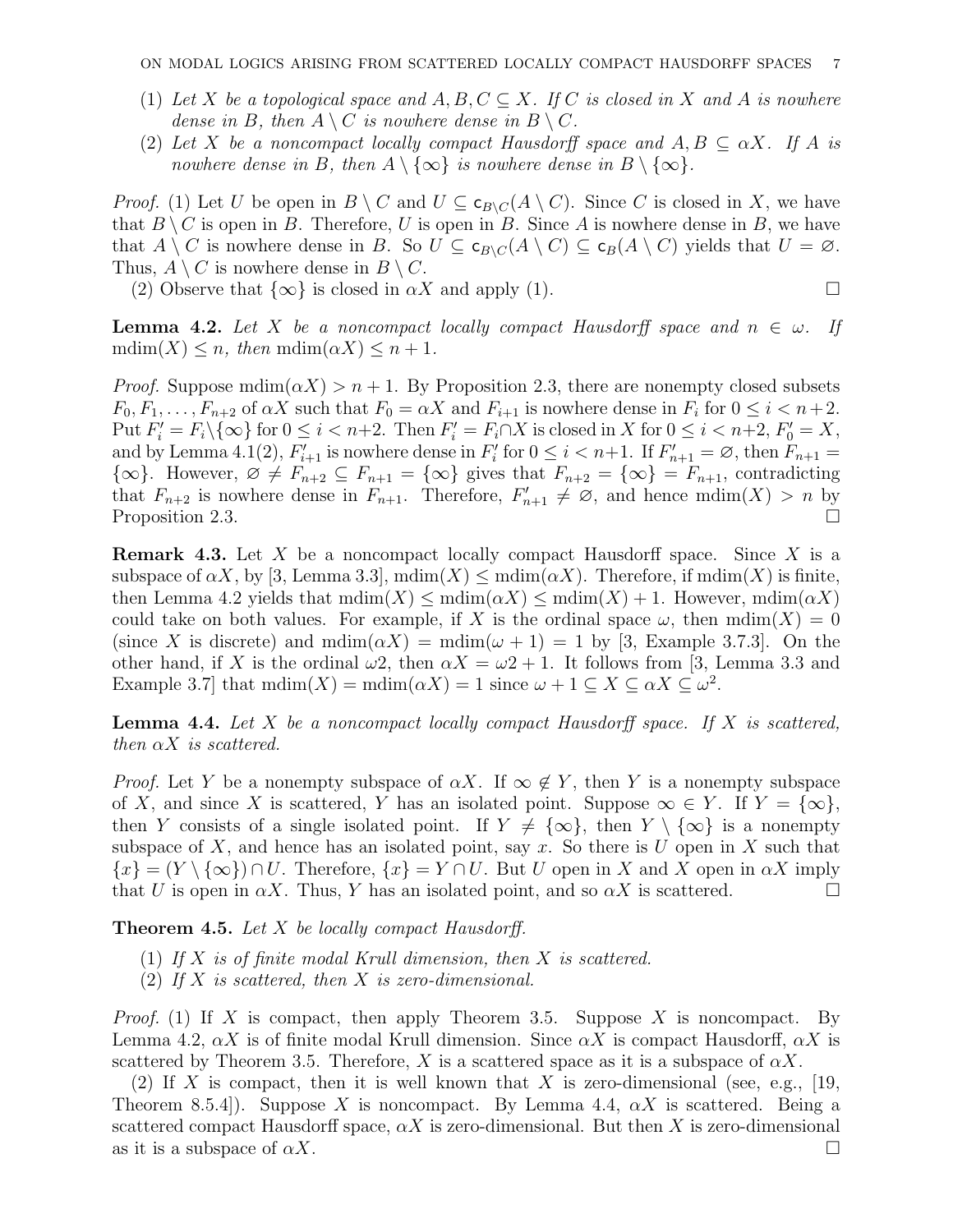The rest of this section relates finite modal Krull dimension and the Cantor-Bendixson rank. Let X be a topological space and let  $A \subseteq X$ . For an ordinal  $\alpha$  define  $\mathsf{d}^{\alpha}A$  by

$$
d^0 A = A,
$$
  
\n
$$
d^{\alpha+1} A = d(d^{\alpha} A),
$$
  
\n
$$
d^{\alpha} A = \bigcap \{d^{\beta} A \mid \beta < \alpha\} \text{ if } \alpha \text{ is a limit ordinal.}
$$

The Cantor-Bendixson rank of X is the least ordinal  $\gamma$  satisfying  $d^{\gamma}X = d^{\gamma+1}X$ . Setting  $D = d^{\gamma} X$  and  $S = X \setminus D$  gives the *Cantor-Bendixson decomposition* of X into the densein-itself closed subspace D and the scattered open subspace  $S$  of X. If X is scattered, then  $D = \emptyset$  and  $X = S$ . Similarly, if X is dense-in-itself, then  $X = D$  and  $S = \emptyset$ .

Recall that if Y is a subspace of X, then  $\mathsf{d}_Y^n A = \mathsf{d}_X^n(A) \cap Y$  for  $A \subseteq Y$  and  $n \in \omega$ .

**Lemma 4.6.** If Y is an open subspace of X, then  $d_X^n(X) \cap Y = d_Y^n Y$  for each  $n \in \omega$ .

*Proof.* By induction on  $n \in \omega$ . The base case follows from

$$
\mathsf{d}^0_X(X) \cap Y = X \cap Y = Y = \mathsf{d}^0_Y Y.
$$

Suppose  $\mathsf{d}^n_X(X) \cap Y = \mathsf{d}^n_Y Y$ . We have:

$$
\begin{array}{lcl} \mathsf{d}_Y^{n+1} Y & = & \mathsf{d}_Y(\mathsf{d}_Y^n Y) = \mathsf{d}_X(\mathsf{d}_Y^n Y) \cap Y \\ & = & \mathsf{d}_X(\mathsf{d}_X^n (X) \cap Y) \cap Y \subseteq \mathsf{d}_X(\mathsf{d}_X^n X) \cap Y = \mathsf{d}_X^{n+1} (X) \cap Y. \end{array}
$$

Let  $x \in d_X^{n+1}(X) \cap Y$ . Suppose U is an open neighborhood of x in Y. Since Y is open, so is U in X. As  $x \in d_X(d_X^n X)$ , there is  $y \in U \setminus \{x\}$  such that  $y \in d_X^n X$ . Therefore,  $y \in d_X^n(X) \cap Y = d_Y^n Y$ , giving that  $x \in d_Y(d_Y^n Y) = d_Y^{n+1} Y$ . Thus,  $d_X^{n+1}(X) \cap Y \subseteq d_Y^{n+1} Y$ , and the result follows.

**Lemma 4.7.** Let  $X$  be weakly scattered.

- (1) For each  $n \in \omega$  and  $A \subseteq X$ , the set  $d^{n+1}A$  is nowhere dense in X.
- (2)  $dX$  is the largest nowhere dense subset of X.

*Proof.* (1) Since  $d^{n+1}A \subseteq d^{n+1}X \subseteq dX$ , it is sufficient to show that  $dX$  is nowhere dense in X. Let U be a nonempty open set in X. Since X is weakly scattered,  $\textsf{Iso}(X)$  is dense, so  $U \cap \textsf{Iso}(X) \neq \emptyset$ . Therefore,  $U \nsubseteq X \setminus \textsf{Iso}(X) = dX$ . Since  $dX$  is closed, it follows that  $dX$  is nowhere dense in X.

(2) Let N be nowhere dense in X. Then  $\mathsf{Iso}(X) \cap N = \emptyset$ . Therefore,  $N \subseteq X \setminus \mathsf{Iso}(X) = \mathsf{d}X$ , and so  $dX$  is the largest nowhere dense subset of X.

Remark 4.8. Since a scattered space is weakly scattered, Lemma 4.7 applies to scattered spaces.

**Theorem 4.9.** Let X be a nonempty scattered Hausdorff space and  $n \in \omega$ . Then  $\text{mdim}(X) =$ n iff  $d^{n+1}X = \varnothing$  and  $d^nX \neq \varnothing$ .

*Proof.* By induction on  $n \in \omega$ .

**Base case:** Let  $n = 0$ . Since X is a nonempty Hausdorff space, by [3, Remark 4.8] and Theorem 4.9,  $\text{mdim}(X) = 0$  iff X is discrete, which happens iff  $X = \text{Iso}(X)$ , which is equivalent to  $d^1 X = X \setminus \text{Iso}(X) = \varnothing$  and  $d^0 X = X \neq \varnothing$ .

**Inductive case:** Let  $n \geq 0$  and for every nonempty scattered Hausdorff space Y, we have  $\text{mdim}(Y) = n \text{ iff } \mathsf{d}_Y^{n+1} Y = \varnothing \text{ and } \mathsf{d}_Y^n Y \neq \varnothing.$ 

Suppose mdim $(X) = n + 1$ . Set  $Y = d_X X$ . By Lemma 4.7(1), Y is nowhere dense in X, so mdim $(Y) \leq n$ . By Proposition 2.3, there are nonempty closed  $F_0, \ldots, F_n$  in X such that  $F_0 = X$  and  $F_{i+1}$  is nowhere dense in  $F_i$  for  $0 \le i < n$ . By Lemma 4.7(2),  $F_1 \subseteq Y$ ,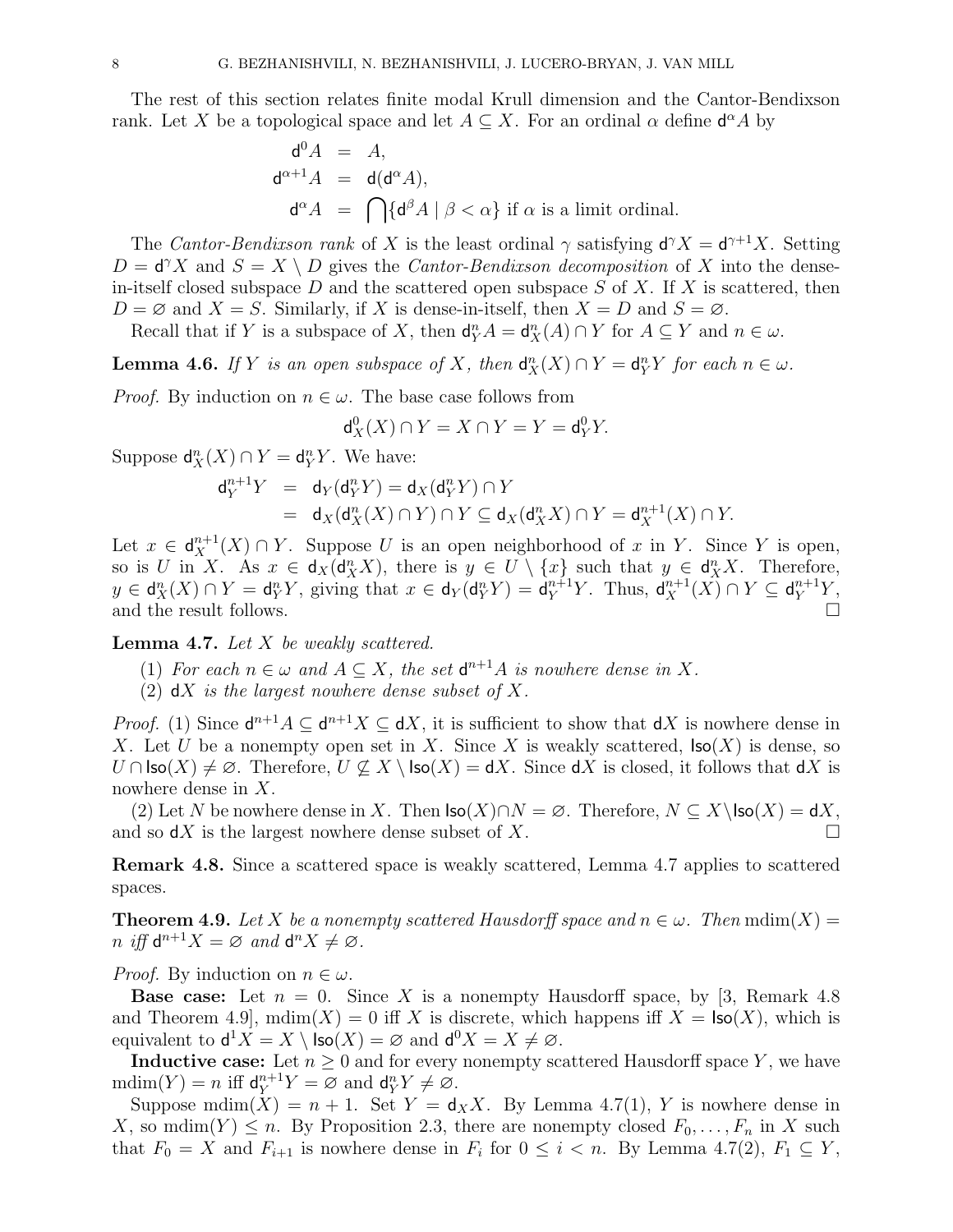so  $F_2$  is nowhere dense in Y. Therefore,  $Y, F_2, \ldots, F_n$  are closed in Y,  $F_2$  is nowhere dense in Y, and  $F_{i+1}$  is nowhere dense in  $F_i$  for  $2 \leq i \leq n$ . Applying Proposition 2.3 again yields  $\text{mdim}(Y) \geq n$ . Thus,  $\text{mdim}(Y) = n$ . Since Y is a nonempty closed scattered subspace of X, by the inductive hypothesis, we have:

$$
d_X^{n+2}X = d_X^{n+1}(d_X X) = d_X^{n+1}Y = d_X^{n+1}(Y) \cap Y = d_Y^{n+1}Y = \emptyset
$$

and

$$
\mathrm{d}_X^{n+1}X=\mathrm{d}_X^n(\mathrm{d}_XX)=\mathrm{d}_X^nY=\mathrm{d}_X^n(Y)\cap Y=\mathrm{d}_Y^nY\neq\varnothing.
$$

Conversely, suppose  $d_X^{n+2}X = \emptyset$  and  $d_X^{n+1}X \neq \emptyset$ . Set  $F_i = d_X^iX$  for  $0 \leq i \leq n+1$ . Then each  $F_i$  is a nonempty closed scattered subspace of X. Therefore, by Lemma 4.7(1),  $F_{i+1} = d_X(d_X^i X) = d_X F_i = d_{F_i} F_i$  is nowhere dense in  $F_i$ . Thus,  $X = F_0, \ldots, F_{i+1}$  are nonempty closed subsets of X with  $F_{i+1}$  nowhere dense in  $F_i$  for  $0 \leq i \leq n+1$ . By Proposition 2.3,  $\text{mdim}(X) \geq n+1$ . Since  $F_1$  is closed in X, we have:

$$
\mathsf{d}_{F_1}^{n+1}F_1 = \mathsf{d}_X^{n+1}(F_1) \cap F_1 = \mathsf{d}_X^{n+1}F_1 = \mathsf{d}_X^{n+1}(\mathsf{d}_X X) = \mathsf{d}_X^{n+2}X = \varnothing
$$

and

$$
\mathsf{d}_{F_1}^n F_1 = \mathsf{d}_X^n(F_1) \cap F_1 = \mathsf{d}_X^n F_1 = \mathsf{d}_X^n(\mathsf{d}_X X) = \mathsf{d}_X^{n+1} X \neq \varnothing.
$$

So, by the inductive hypothesis,  $\text{mdim}(F_1) = n$ . Let N be nowhere dense in X. By Lemma 4.7(2),  $N \subseteq F_1$ , so mdim $(N) \leq \text{mdim}(F_1) = n$  by [3, Lemma 3.3]. Thus, mdim $(X) \leq$  $n+1$ , and so mdim $(X) = n+1$ .

Corollary 4.10. Let X be a nonempty locally compact Hausdorff space of finite modal Krull dimension. Then the Cantor-Bendixson rank of X is  $\text{mdim}(X) + 1$ .

*Proof.* Let  $\text{mdim}(X) = n \in \omega$ . By Theorem 4.5, X is scattered; and by Theorem 4.9,  $\mathbf{d}^n X \neq$  $\varnothing$  and  $\mathsf{d}^{n+1}X = \varnothing$ . Thus, the Cantor-Bendixson rank of X is  $n+1 = \text{mdim}(X) + 1$ .

# 5. A new logic arising from a scattered Stone space

If X is a scattered space, then  $X \Vdash$  **S4.Grz**, so **S4.Grz**  $\subset L(X)$ . Moreover, **S4.Grz** and **S4.Grz**<sub>n</sub> for each  $n \geq 1$  arise as  $\mathsf{L}(X)$  for some scattered Stone space X. In this section we construct a scattered Stone space whose logic is not one of these logics, thus obtaining an affirmative answer to [6, Question 6.2]. Our construction utilizes the work of Mrowka [16, 17]. Recall that a family  $\mathscr R$  of infinite subsets of the natural numbers  $\mathbb N$  is almost disjoint provided the intersection of any two distinct members of  $\mathscr R$  is finite.

**Definition 5.1.** A Mrowka space is  $X := \mathbb{N} \cup \mathcal{R}$  where  $\mathcal{R}$  is almost disjoint and the topology on  $X$  is generated by the basis consisting of:

- $O(n) := \{n\}$  for  $n \in \mathbb{N}$ ,
- $O(R, F) := \{R\} \cup (R \setminus F)$  for  $R \in \mathcal{R}$  and  $F \subset \mathbb{N}$  finite.

It is a consequence of  $[16]$  that every Mrowka space X has the following properties:

### Proposition 5.2.

- $(1)$  N is open and dense in X.
- $(2)$   $\mathscr R$  is closed and discrete in X.
- (3)  $O(R) := O(R, \emptyset)$  is a clopen subset of X.
- (4)  $O(R)$  is homeomorphic to the one-point compactification  $\alpha \mathbb{N}$  of  $\mathbb{N}$ .

Consequently, a Mrowka space X is a scattered locally compact Hausdorff space. If  $\mathscr R$  is infinite, then X is not compact. By [17], there is an infinite almost disjoint family  $\mathscr R$  such that the Cech-Stone compactification  $\beta X$  of X is the one-point compactification  $\alpha X$  of X. From now on, we will assume that X is a Mrowka space such that  $\beta X = \alpha X$ , see Figure 3.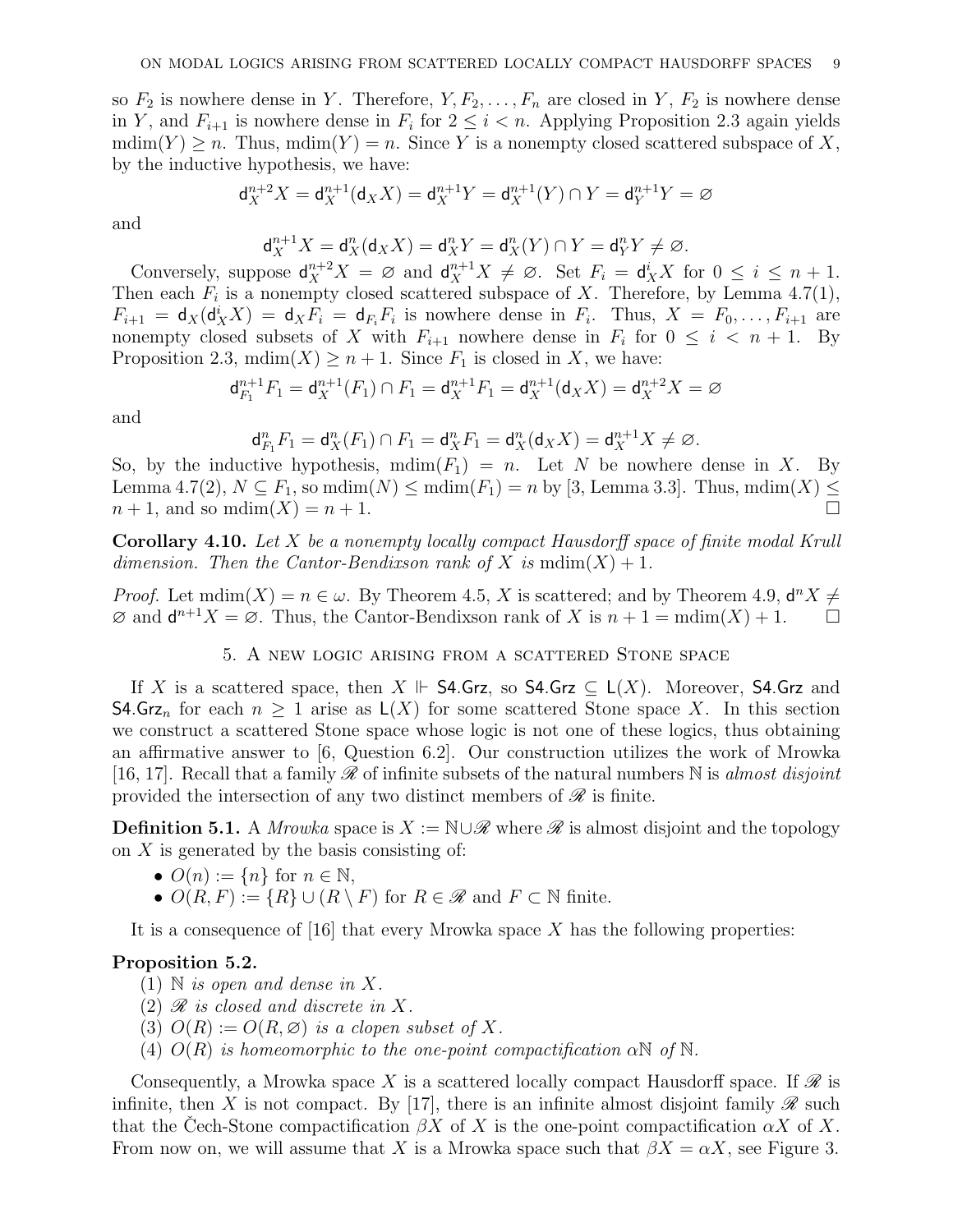

FIGURE 3. Depiction of  $\beta X = \alpha X$  for a Mrowka space X, and of  $O(R)$  for  $R \in \mathcal{R}$ .

**Lemma 5.3.** The space  $\beta X = X \cup \{\infty\}$  is compact, scattered, and has modal Krull dimension 2.

*Proof.* Clearly  $\beta X$  is compact. Since X is scattered,  $\alpha X$  is scattered by Lemma 4.4. So  $\beta X = \alpha X$  is scattered. Let d be the derivative operator in  $\beta X$ . Because N is the set of isolated points of  $\beta X$ , we have  $d(\beta X) = \mathscr{R} \cup {\infty}$ . Since  $\mathscr{R}$  is discrete in X and  $\infty$  is a limit point of  $\mathscr{R}$ , the set of isolated points of  $d(\beta X)$  is  $\mathscr{R}$ . Therefore,  $d^2(\beta X) = {\infty}$  and  $d^3(\beta X) = \emptyset$ . Thus, mdim $(\beta X) = 2$  by Theorem 4.9.

Recall that a function  $f: X \to Y$  between topological spaces is *interior* if f is continuous and open. Equivalently, f is interior provided  $f^{-1}[\mathsf{c}_Y A] = \mathsf{c}_X f^{-1}[A]$  for each  $A \subseteq Y$  (see, e.g., [18, Section III.3]). We say that Y is an *interior image* of X provided that f is an interior surjection. For our purposes it is often the case that the codomain is the Alexandroff space associated with an S4-frame.

**Lemma 5.4.** Let Y be a space and  $\mathfrak{F} = (W, R)$  a partially ordered S4-frame such that there is  $m \in \max(\mathfrak{F})$ . If  $\mathfrak{F}$  is an interior image of a clopen subspace Z of Y, then  $\mathfrak{F}$  is an interior image of Y .

*Proof.* Let Z be a clopen subspace of Y and  $f : Z \to \mathfrak{F}$  an interior surjection. Extend f to  $g: Y \to \mathfrak{F}$  by setting  $g(x) = m$  for  $x \in Y \setminus Z$ . Clearly g is a well-defined surjection. Let U be open in Y. Then both  $U \cap Z$  and  $U \setminus Z$  are open in Y, and  $U \cap Z$  is open in Z. So  $g[U] = g[U \cap Z] \cup g[U \setminus Z] = f[U \cap Z] \cup g[U \setminus Z]$ . Now  $f[U \cap Z]$  is open in  $\mathfrak{F}$  since f is interior and  $U \cap Z$  is open in Z. Also  $g[U \setminus Z]$  is either  $\emptyset$  or  $\{m\}$ , both of which are open in  $\mathfrak{F}$ . Thus,  $q[U]$  is open in  $\mathfrak{F}$ , and hence q is an open mapping.

Let U be an open subset of  $\mathfrak{F}$ . Then  $f^{-1}[U]$  is open in Z, and so is open in Y. If  $m \notin U$ , then  $g^{-1}[U] = f^{-1}[U]$  is open in Y. If  $m \in U$ , then  $g^{-1}[U] = (Y \setminus Z) \cup f^{-1}[U]$  is a union of two open subsets of Y, and hence is open in Y. Thus, q is continuous, and so  $\mathfrak{F}$  is an interior image of  $Y$ .

**Lemma 5.5.** Suppose that X is a Mrowka space such that  $\beta X = \alpha X$  and  $\mathfrak{F}$  is a finite rooted partially ordered S4-frame. Then  $\mathfrak F$  is an interior image of  $\beta X$  iff  $\mathfrak F$  is an interior image of an open subspace of  $\beta X$ .

*Proof.* One implication is obvious. For the other, suppose that  $\mathfrak{F}$  is an interior image of an open subspace U of  $\beta X$ , say via  $f: U \to \mathfrak{F}$ . Let  $x \in f^{-1}(r)$  where r is the root of  $\mathfrak{F}$ . Since  $\beta X = \alpha X$  is scattered, it is zero-dimensional. So there is V clopen in  $\beta X$  such that  $x \in V \subseteq U$ . Then V is open in U, and hence  $f|_V$  is interior. It is onto since  $f|_V$  is open in  $\mathfrak F$  and  $r = f(x) \in f[V]$ , giving that  $f[V] = \mathfrak F$ . Applying Lemma 5.4 yields that  $\mathfrak F$  is an interior image of  $\beta X$ .

Let  $\mathfrak F$  be a finite rooted partially ordered S4-frame of depth 2. Then  $\mathfrak F$  is isomorphic to a k-fork  $\mathfrak{F}_k$  depicted in Figure 4.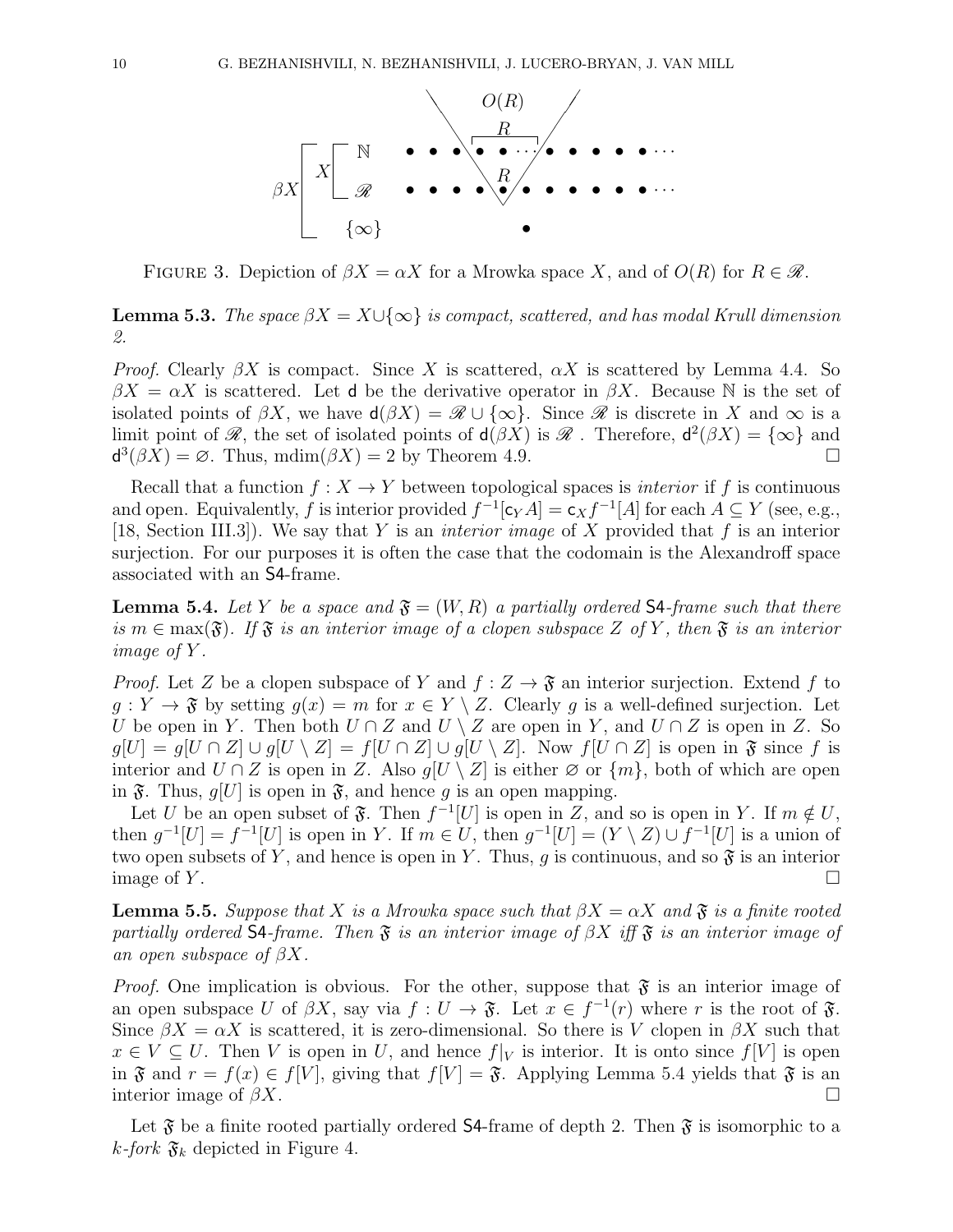

FIGURE 4. The k-fork  $\mathfrak{F}_k$ .

**Lemma 5.6.** For any  $k \in \mathbb{N}$ , the k-fork  $\mathfrak{F}_k$  is an interior image of  $\beta X$ .

*Proof.* Choose and fix  $R \in \mathcal{R}$ . The subspace  $O(R)$  is homeomorphic with the ordinal space  $\omega + 1$ . For each  $k \in \mathbb{N}$ , the k-fork  $\mathfrak{F}_k$  is an interior image of  $\omega + 1$  (see, e.g., [7, Lemma 3.4]), and hence  $\mathfrak{F}_k$  is an interior image of  $O(R)$ . Since  $O(R)$  is open in  $\beta X$  and  $\mathfrak{F}_k$  is a finite poset, the result follows from Lemma 5.5.

Consider the tree  $\mathfrak F$  depicted in Figure 5.



FIGURE 5. The tree  $\mathfrak{F}$ .

**Lemma 5.7.** Let  $\mathfrak{F}$  be as in Figure 5.

(1)  $\mathfrak{F}$  is not an interior image of  $\beta X$ .

(2)  $\mathfrak F$  is not an interior image of any open subspace of  $\beta X$ .

*Proof.* (1) Suppose there is an onto interior map  $f : \beta X \to \mathfrak{F}$ . Since N consists of isolated points and f is open, we have  $f[\mathbb{N}] \subseteq \{m_1, m_2\}$ . Let  $R \in \mathcal{R}$ . Since  $O(R)$  is open in  $\beta X$ , we have that  $f[O(R)]$  is open in  $\mathfrak{F}$ . If  $f(R) = r$ , then

$$
f[O(R)] = f[\{R\} \cup R] = \{f(R)\} \cup f[R] \subseteq \{r\} \cup f[\mathbb{N}] \subseteq \{r\} \cup \{m_1, m_2\} = \mathfrak{F} \setminus \{w\},\
$$

which is not open in  $\mathfrak{F}$ . Therefore,  $f(R) \neq r$ , and so  $f^{-1}(r) = {\infty}$ .

Put  $A = f^{-1}(m_1)$  and  $B = f^{-1}(\{w, m_2\})$ . Then A and B are disjoint open subsets of X such that  $A \cup B = X$ . Thus, A and B are clopen, and hence completely separated subsets of X. By [10, Corollary 3.6.2],  $cA \cap cB = \emptyset$ , where c is closure in  $\beta X$ . But

$$
cA = cf^{-1}(m_1) = f^{-1}[c_{\mathfrak{F}}\{m_1\}] = f^{-1}[\downarrow m_1] = f^{-1}[\{m_1, r\}] = A \cup \{\infty\}
$$

and

$$
cB = cf^{-1}[\{w, m_2\}] = f^{-1}[c_{\mathfrak{F}}\{w, m_2\}] = f^{-1}[\downarrow \{w, m_2\}] = f^{-1}[\{r, w, m_2\}] = B \cup \{\infty\},\
$$

yielding a contradiction as  $\infty \in cA \cap cB = \emptyset$ . Thus, no such f exists.

(2) follows immediately from (1) and Lemma 5.5.  $\Box$ 

We will utilize the above lemmas to show that if X is a Mrowka space such that  $\beta X = \alpha X$ , then  $\mathsf{L}(X)$  is different from **S4.Grz** and **S4.Grz**<sub>n</sub> for every  $n \geq 1$ . For this we recall the so-called Fine-Jankov formula  $\chi_{\tilde{x}}$  of a finite rooted **S4**-frame  $\tilde{y} = (W, R)$  (see [11]). Suppose that W has n elements, say  $w_1, \ldots, w_n$  where  $w_1$  is a root of  $\mathfrak{F}$ , and define  $\chi_{\mathfrak{F}}$  as the conjunction of the formulas:

- $\bullet$   $p_1$
- $\bullet \Box (p_1 \lor \cdots \lor p_n)$
- $\Box(p_i \rightarrow \neg p_j)$  for distinct  $1 \leq i, j \leq n$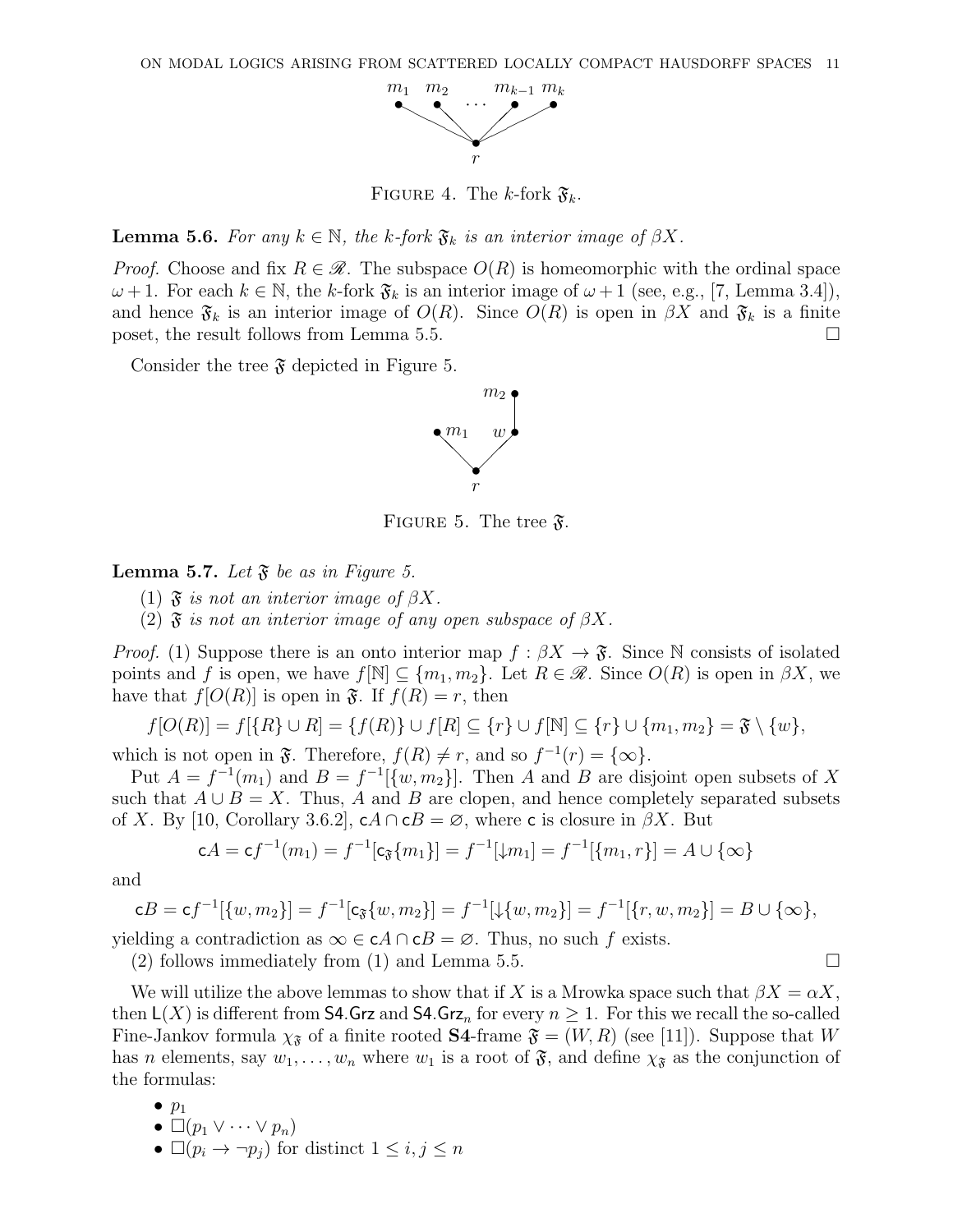- $\Box (p_i \rightarrow \Diamond p_j)$  when  $w_i R w_j$
- $\square(p_i \rightarrow \neg \Diamond p_j)$  when  $\neg(w_i R w_j)$ .

The formula  $\chi_{\tilde{\mathfrak{F}}}$  encodes the structure of the frame  $\tilde{\mathfrak{F}}$  in such a way that for any S4-frame  $\mathfrak{G}$  we have  $\mathfrak{G} \Vdash \neg \chi_{\mathfrak{F}}$  iff  $\mathfrak{F}$  is not a p-morphic image of a generated subframe of  $\mathfrak{G}$  [11, Section 2, Lemma I]. The following generalizes Fine's result to the topological setting (see [3, Lemma 3.5]):

**Proposition 5.8.** For a topological space X and a finite rooted **S4**-frame  $\mathfrak{F}$  we have  $X \Vdash \neg \chi_{\mathfrak{F}}$ iff  $\mathfrak F$  is not an interior image of any open subspace of X.

We are ready to give an affirmative answer to [6, Question 6.2].

**Theorem 5.9.** For any Mrowka space X such that  $\beta X = \alpha X$  we have that

S4.Grz<sub>3</sub> +  $\neg \chi_{\mathfrak{F}} \subset L(\beta X) \subset S4$ .Grz<sub>2</sub>

where  $\chi_{\mathfrak{F}}$  is the Fine-Jankov formula of the tree  $\mathfrak{F}$  depicted in Figure 5.

*Proof.* Since  $\beta X$  is scattered, **S4.Grz**  $\subseteq L(\beta X)$ . By Lemma 5.3, mdim( $\beta X$ ) = 2. So by Proposition 2.3,  $\beta X \Vdash \mathsf{bd}_3$  and  $\beta X \Vdash \mathsf{bd}_2$ . It follows from Lemma 5.7(2) and Proposition 5.8 that  $\beta X \Vdash \neg \chi_{\mathfrak{F}}$ . Therefore, **S4.Grz**<sub>3</sub> +  $\neg \chi_{\mathfrak{F}} \subseteq L(\beta X)$ .

Since **S4.Gr**z<sub>2</sub> is the logic of the k-forks  $\mathfrak{F}_k$ ,  $k \geq 1$ , and by Lemma 5.6, each  $\mathfrak{F}_k$  is an interior image of  $\beta X$ , we have that  $\mathsf{L}(\beta X) \subseteq \mathsf{S4}.\mathsf{Grz}_2$ . The containment is strict since  $\mathsf{L}(\beta X) \not\vdash \mathsf{bd}_2.$ 

**Remark 5.10.** Recall that an S4-frame  $\mathfrak{F} = (W, R)$  is path connected provided for any  $w, v \in W$  there are  $w_1, \ldots, w_n \in W$  such that  $w_1 = w, w_n = v$ , and either  $w_i R w_{i+1}$  or  $w_{i+1}Rw_i$  for each  $1 \leq i \leq n$ . The Alexandroff space of a path connected S4-frame is a connected topological space. The finite rooted **S4-**frames defining **S4.Grz**<sub>3</sub> +  $\neg \chi_{\tilde{\sigma}}$  are posets of depth  $\leq$  3 such that those of depth 3 satisfy

(1) the subframe obtained by deleting the root is path connected.

We conjecture that there is a Mrowka space Y such that  $\beta Y = \alpha Y$  and  $\mathsf{L}(\beta Y) = \mathsf{S4}.\mathsf{Grz}_3 +$  $\neg \chi_{\mathfrak{F}}$ . To prove this conjecture, it is enough to show that every finite rooted poset of depth 3 satisfying (1) is an interior image of  $\beta Y$ . While we have a candidate for Y and can construct interior mappings for a number of examples, the task in general remains elusive due to the combinatorial complexity of these posets.

The remainder of the paper shows that upon imposing an additional condition on a scattered Stone space that no new logics arise. In particular, the logic arising from a scattered hereditarily paracompact Stone space is either **S4.Grz** or **S4.Grz**<sub>n</sub> for some  $n \geq 1$ . In fact, we prove a stronger result by relaxing compact to locally compact and hereditarily paracompact to open hereditarily collectionwise normal and open hereditarily strongly zero-dimensional.

#### 6. Basic cardinality results about locally compact Hausdorff spaces

In this section we present basic cardinality results about locally compact Hausdorff spaces that will be utilized in Section 7. In what follows we will freely use the Axiom of Choice and view cardinal numbers as initial ordinal numbers. For a topological space X and  $x \in X$ , let  $\chi(x)$  be the least cardinal number of a local base at x. The following result is well known.

**Theorem 6.1** (Alexandroff and Urysohn [1]). Let X be locally compact Hausdorff. Then for every  $x \in X$  and every open neighborhood U of x, we have  $\chi(x) \leq |U|$ .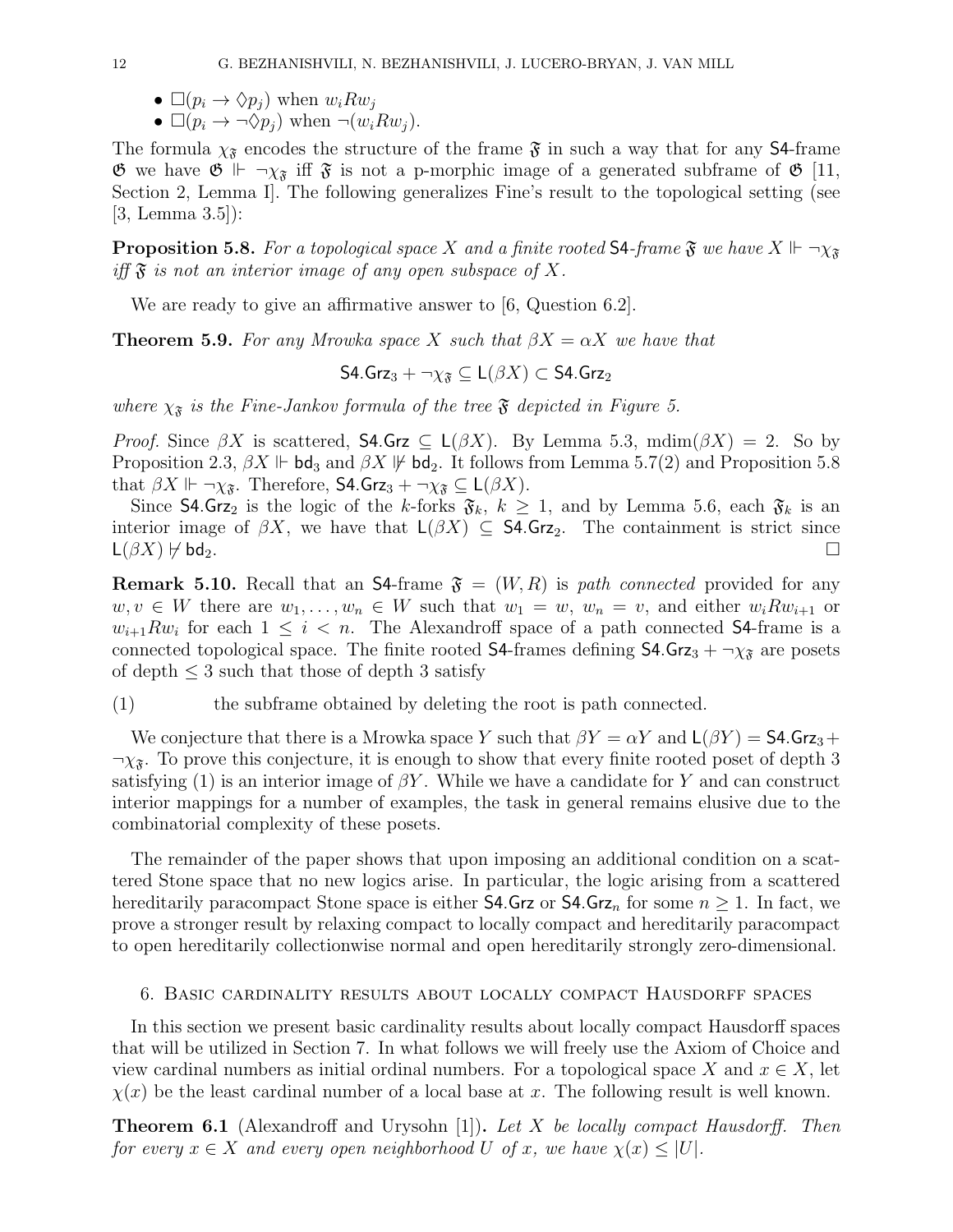The next lemma follows from the well-known technique in the theory of resolvability developed by Hewitt [13] (see Theorems 42, 46, and 47). For convenience, we present a sketch of the proof.

**Lemma 6.2.** Let X be a locally compact Hausdorff space,  $x \in dX$ , and  $n \geq 2$ . Then there exist pairwise disjoint  $A_1, \ldots, A_n \subseteq X \setminus \{x\}$  such that  $x \in dA_i$  for each  $i = 1, \ldots, n$ .

*Proof.* (Sketch) If X is finite, then since X is Hausdorff,  $dX = \emptyset$ , and there is nothing to prove. Suppose X is infinite. Let  $\gamma := \chi(x)$ . Then there is a local base at x which can be enumerated as  $\{U_\alpha \mid \alpha < \gamma\}$ . Since X is Hausdorff and  $x \in dX$ , each  $U_\alpha$  is infinite, and by the Alexandroff and Urysohn theorem,  $\gamma \leq |U_{\alpha}|$  for each  $\alpha < \gamma$ . We build the  $A_i$  by transfinite recursion.

**Base step**  $(\alpha = 0)$ : Since  $U_0 \setminus \{x\}$  is infinite, choose distinct  $a_1^0, \ldots, a_n^0 \in U_0 \setminus \{x\}$ , and let  $A_1^0 = \{a_1^0\}, \ldots, A_n^0 = \{a_n^0\}.$  Then  $A_1^0, \ldots, A_n^0 \subseteq X \setminus \{x\}$  are pairwise disjoint.

Recursive step: Let  $\beta < \gamma$  be nonzero. Assume for each  $\alpha < \beta$  that the pairwise disjoint sets  $A_1^{\alpha}, \ldots, A_n^{\alpha} \subseteq X \setminus \{x\}$  have already been chosen. Choose distinct

$$
a_1^{\beta},\ldots,a_n^{\beta}\in (U_{\beta}\setminus\{x\})\setminus\left(\bigcup_{\alpha<\beta}A_1^{\alpha}\cup\cdots\cup\bigcup_{\alpha<\beta}A_n^{\alpha}\right),
$$

and set

$$
A_1^{\beta} = \left( \bigcup_{\alpha < \beta} A_1^{\alpha} \right) \cup \{a_1^{\beta}\}, \dots, A_n^{\beta} = \left( \bigcup_{\alpha < \beta} A_n^{\alpha} \right) \cup \{a_n^{\beta}\}.
$$

Define

$$
A_1 = \bigcup_{\beta < \gamma} A_1^{\beta}, \dots, A_n = \bigcup_{\beta < \gamma} A_n^{\beta}.
$$

Then  $A_1, \ldots, A_n \subseteq X \setminus \{x\}$  are pairwise disjoint.

Let U be an open neighborhood of x. Because  $\{U_{\alpha} \mid \alpha < \gamma\}$  is a local base at x, there is  $\alpha < \gamma$  such that  $U_{\alpha} \subseteq U$ . For each i we have that  $a_i^{\alpha} \in (U_{\alpha} \setminus \{x\}) \cap A_i$ . This yields that  $(U \setminus \{x\}) \cap A_i \neq \emptyset$ . Thus,  $x \in dA_i$  for each  $i = 1, ..., n$ .

**Remark 6.3.** In Lemma 6.2, we can replace n by an arbitrary cardinal  $\kappa$  strictly less than  $γ.$ 

Recall that a family  $\mathscr F$  of subsets of a space X is *discrete* provided for each  $x \in X$  there is an open neighborhood that has nonempty intersection with at most one member of  $\mathscr F$ . Note that a discrete family is pairwise disjoint. Also recall that a  $T_1$ -space X is *collectionwise normal* provided if  $\{F_i \mid i \in I\}$  is a discrete family of closed subsets of X, then there is a discrete family  $\{U_i \mid i \in I\}$  of open subsets of X such that  $F_i \subseteq U_i$  for all  $i \in I$ . Clearly a collectionwise normal space is normal (and hence also Hausdorff).

**Lemma 6.4.** Let X be a locally compact collectionwise normal space of modal Krull dimension  $n \in \omega$ . Then there is a family  $\{B_x \mid x \in d^nX\}$  of pairwise disjoint clopen subsets of X such that  $B_x \cap d^n X = \{x\}$  for each  $x \in d^n X$ .

*Proof.* Theorem 4.5 yields that X is scattered and zero-dimensional. By Theorem 4.9,  $d^n X \neq$  $\emptyset$  and  $\mathsf{d}^{n+1}X = \emptyset$ . Therefore,  $\mathsf{d}^nX$  is discrete in X, and so  $\{\{x\} \mid x \in \mathsf{d}^nX\}$  is a discrete family of closed subsets of  $X$ . Since  $X$  is collectionwise normal, there is a discrete family  $\{U_x \mid x \in d^n X\}$  of open subsets of X such that  $\{x\} \subseteq U_x$  for each  $x \in d^n X$ . Being discrete,  ${U_x \mid x \in d^nX}$  is pairwise disjoint. Because X is zero-dimensional, there is a family  ${B_x \mid x \in d^nX}$  of clopen subsets of X such that  $x \in B_x$  and  $B_x \subseteq U_x$  for each  $x \in d^nX$ . Clearly  $\{B_x \mid x \in d^n X\}$  is pairwise disjoint since  $\{U_x \mid x \in d^n X\}$  is pairwise disjoint. Let  $x \in d^n X$ . Obviously  $B_x \cap d^n X \supseteq \{x\}$ . Let  $y \in B_x \cap d^n X$ . Then  $y \in B_x \subseteq U_x$ , giving that  $U_x \cap U_y \neq \emptyset$ . Thus,  $x = y$  and so  $B_x \cap d^n X = \{x\}.$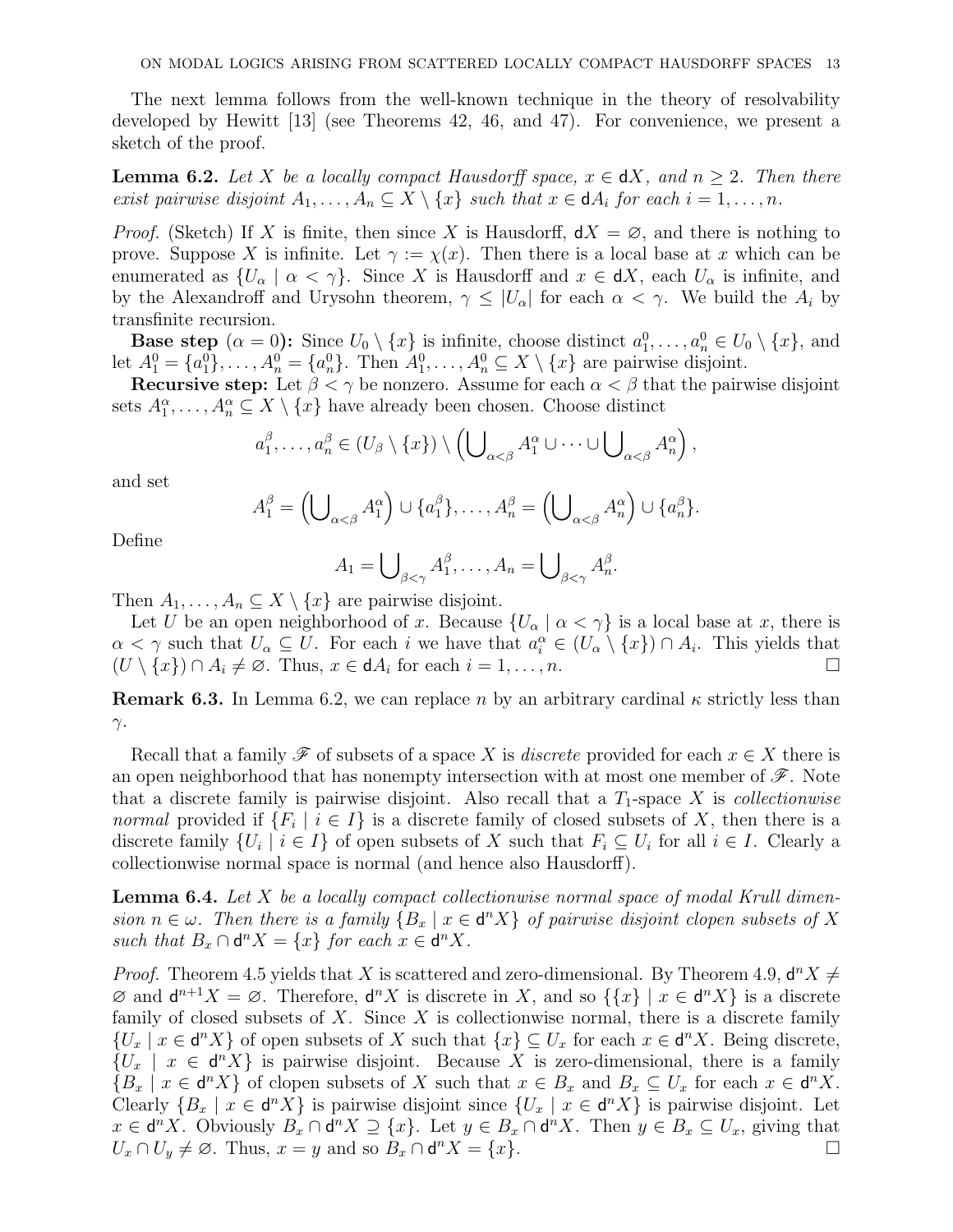### 7. Logics arising from scattered locally compact HP spaces

The main results of this section are a mapping theorem for scattered locally compact open hereditarily collectionwise normal and open hereditarily strongly zero-dimensional spaces and a classification of the logics arising as  $\mathsf{L}(X)$  for such an X. As a corollary, we classify the logics arising as  $\mathsf{L}(X)$  for X a scattered locally compact hereditarily paracompact space. We close with a list of open problems.

We recall that a Tychonoff space X is *strongly zero-dimensional* if  $\beta X$  is zero-dimensional (see, e.g., [10, Section 6.2]). Clearly being zero-dimensional is a hereditary property, but strong zero-dimensionality is not hereditary. We call a strongly zero-dimensional space X open hereditarily strongly zero-dimensional (OHSZ) provided every nonempty open subspace of X is strongly zero-dimensional. Similarly, we call a  $T_1$ -space X *open hereditarily collec*tionwise normal (OHCN) whenever each open subspace of X is collectionwise normal.

**Theorem 7.1.** Let  $n \in \omega$ , X be a locally compact OHCN OHSZ space of modal Krull dimension n, and  $\mathfrak F$  be a finite tree of depth at most  $n+1$ . Then there is an interior surjection  $f: X \to \mathfrak{F}$  that maps each  $x \in \mathsf{d}^n X$  to the root of  $\mathfrak{F}$ .

*Proof.* Proof by induction on  $n \in \omega$ . If  $n = 0$ , then  $\text{mdim}(X) = 0$ , giving that X is discrete. Since  $\mathfrak F$  consists of only the root, there is only one mapping of X onto  $\mathfrak F$  (sending every element of X to the root of  $\mathfrak{F}$ ), and it is clearly interior. This establishes the base case.

Let  $n > 0$ . Suppose for every locally compact OHCN OHSZ space Y of modal Krull dimension  $n-1$  and every finite tree  $\mathfrak F$  of depth at most n, there is an interior mapping of Y onto  $\mathfrak{F}$  sending  $\mathsf{d}_Y^{n-1} Y$  to the root of  $\mathfrak{F}$ .

Let X be a locally compact OHCN OHSZ space of modal Krull dimension  $n$ . Then X is scattered by Theorem 4.5. Let  $\mathfrak F$  be a finite tree of depth at most  $n+1$  and let r be the root of  $\mathfrak{F}$ . If r has no children, then there is only one mapping of X onto  $\mathfrak{F}$ , and it is clearly interior. Suppose  $c_1, \ldots, c_m$  are the children of r. For  $i = 1, \ldots, m$ , let  $\mathfrak{F}_i$  be the subtree of  $\mathfrak F$  whose underlying set is  $\uparrow c_i$ , see Figure 6. Then the depth of each  $\mathfrak F_i$  is at most n.



FIGURE 6. The subtrees  $\mathfrak{F}_i$  of  $\mathfrak{F}$ .

By Lemma 6.4, there is a pairwise disjoint family  ${B_x | x \in d^n X}$  of clopens in X such that  $B_x \cap d^n X = \{x\}$  for each  $x \in d^n X$ . Since X is locally compact, so is each subspace  $B_x \cap \mathsf{d}^{n-1}X$ . By Lemma 6.2, there are pairwise disjoint  $A_1^x, \ldots, A_m^x \subseteq B_x \cap \mathsf{d}^{n-1}X$  such that  $x \in d(A_i^x)$  for each  $i = 1, ..., m$ . Set  $F_i = \bigcup_{x \in d^n X} A_i^x$  for  $i = 1, ..., m$ , see Figure 7.

Clearly  $F_i \subseteq d^{n-1}X$  and  $F_i \cap d^nX = \emptyset$  for each i. It is also obvious that  $d^nX \subseteq cF_i$ which yields that  $F_i \cup d^n X \subseteq cF_i$ . To see the reverse inclusion, suppose  $x \notin F_i \cup d^n X$ . Then  $x \notin d(d^{n-1}X)$ , so there is an open neighborhood U of x such that  $(U \setminus \{x\}) \cap d^{n-1}X = \emptyset$ . Therefore,  $U \cap F_i \subseteq U \cap d^{n-1}X \subseteq \{x\}$ , yielding that  $U \cap F_i = \emptyset$ . Thus,  $x \notin cF_i$ , and so  $\mathsf{c} F_i = F_i \cup \mathsf{d}^n X$ . Because  $F_i$  and  $\mathsf{d}^n X$  are disjoint, we have that  $F_i = (F_i \cup \mathsf{d}^n X) \setminus \mathsf{d}^n X =$  $\mathsf{c} F_i \cap (X \setminus \mathsf{d}^n X)$  is closed in  $X \setminus \mathsf{d}^n X$ . Consequently,  $F_1, \ldots, F_m$  is a pairwise disjoint family of nonempty closed subsets of the subspace  $X \setminus d^n X$  of X.

Since X is a locally compact OHCN OHSZ space, so is  $X \setminus d^n X$  (since  $X \setminus d^n X$  is open in X). Therefore,  $X \setminus d^n X$  is a normal strongly zero-dimensional space. Thus, [5, Lemma 3.2]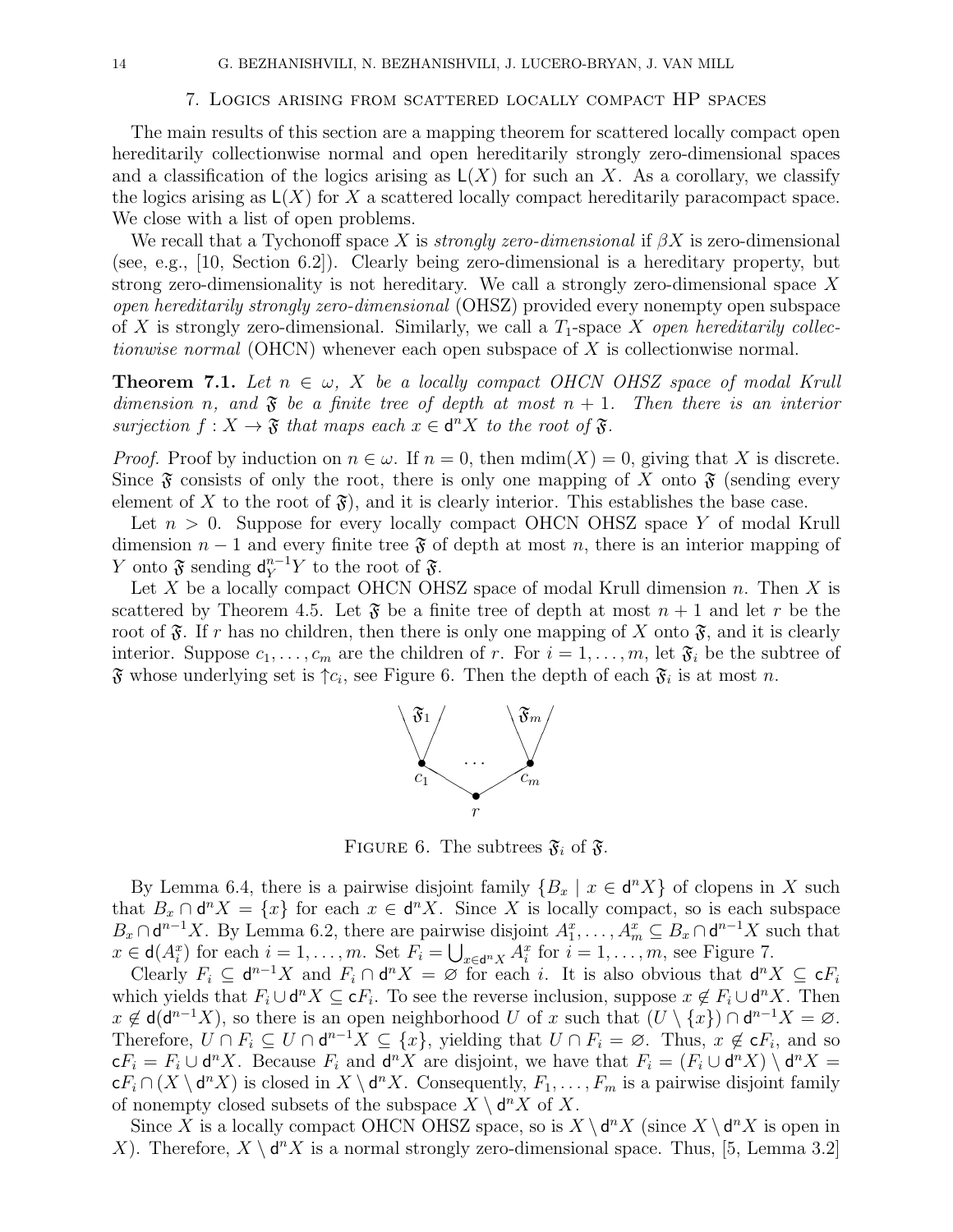

FIGURE 7. Depiction of the families  $B_x$ ,  $A_i^x$ , and  $F_i$ .

is applicable, and so there is a clopen partition  ${Y_i \mid 1 \leq i \leq m}$  of  $X \setminus d^n X$  such that  $F_i \subseteq Y_i$  for each  $i = 1, \ldots, m$ , see Figure 8.



FIGURE 8. Depiction of the family  $Y_i$ .

Fix  $i = 1, \ldots, m$ . Clearly  $\mathsf{d}^n X \subseteq \mathsf{c} F_i \subseteq \mathsf{c} Y_i$ , which gives that  $Y_i \cup \mathsf{d}^n X \subseteq \mathsf{c} Y_i$ . Also  $U_i := \bigcup_{j \neq i} Y_j$  is open in X since  $U_i$  is open in  $X \setminus \mathsf{d}^n X$  and  $X \setminus \mathsf{d}^n X$  is open in X. Because  $\{Y_1,\ldots,Y_m,\mathsf{d}^nX\}$  is a partition of X, we have that  $Y_i\cup\mathsf{d}^nX=X\setminus U_i$ . Therefore,  $Y_i\cup\mathsf{d}^nX$ is a closed subset of X containing  $Y_i$  and contained in  $\mathsf{c} Y_i$ . Thus,  $\mathsf{c} Y_i = Y_i \cup \mathsf{d}^n X$ .

Because  $Y_i$  is clopen in  $X \setminus d^n X$ , which is open in X, we have that  $Y_i$  is open in X. Since X is a locally compact OHCN OHSZ space, so is  $Y_i$ . By Lemma 4.6,

$$
\mathrm{d}_{Y_i}^n Y_i = \mathrm{d}^n(X) \cap Y_i \subseteq \mathrm{d}^n(X) \cap (X \setminus \mathrm{d}^n X) = \varnothing
$$

and

$$
\mathrm{d}_{Y_i}^{n-1} Y_i = \mathrm{d}^{n-1}(X) \cap Y_i \supseteq F_i \neq \varnothing.
$$

Since X is scattered Hausdorff, so is  $Y_i$ . Therefore, Theorem 4.9 yields that  $\text{mdim}(Y_i) = n-1$ , and so the inductive hypothesis is applicable to  $Y_i$ . Let  $f_i: Y_i \to \mathfrak{F}_i$  be an onto interior mapping sending  $\mathsf{d}_{V_i}^{n-1}$  $\frac{n-1}{Y_i} Y_i$  to  $c_i$ .

Define  $f: X \to \mathfrak{F}$  by  $f(x) = r$  when  $x \in \mathsf{d}^n X$  and  $f(x) = f_i(x)$  when  $x \in Y_i$ , see Figure 9. Then f is a well defined surjection since  $\{Y_1, \ldots, Y_m, \mathbf{d}^n X\}$  is a partition of X, each  $f_i$  maps  $Y_i$  onto  $\mathfrak{F}_i$ , and  $f[\mathbf{d}^n X] = \{r\}$ . It is left to show that f is interior.

First we show that f is continuous. Let  $w \in \mathfrak{F}$ . If  $w = r$ , then  $f^{-1}[\mathfrak{f}w] = f^{-1}[\mathfrak{F}] = X$  is open in X. If  $w \neq r$ , then  $\uparrow w \subseteq \mathfrak{F}_i$  for some  $i = 1, \ldots, m$ . Therefore,  $f^{-1}[\uparrow w] = (f_i)^{-1}[\uparrow w]$ is open in  $Y_i$ . But  $Y_i$  is open in X, and so  $f^{-1}[\uparrow w]$  is open in X. Thus, f is continuous.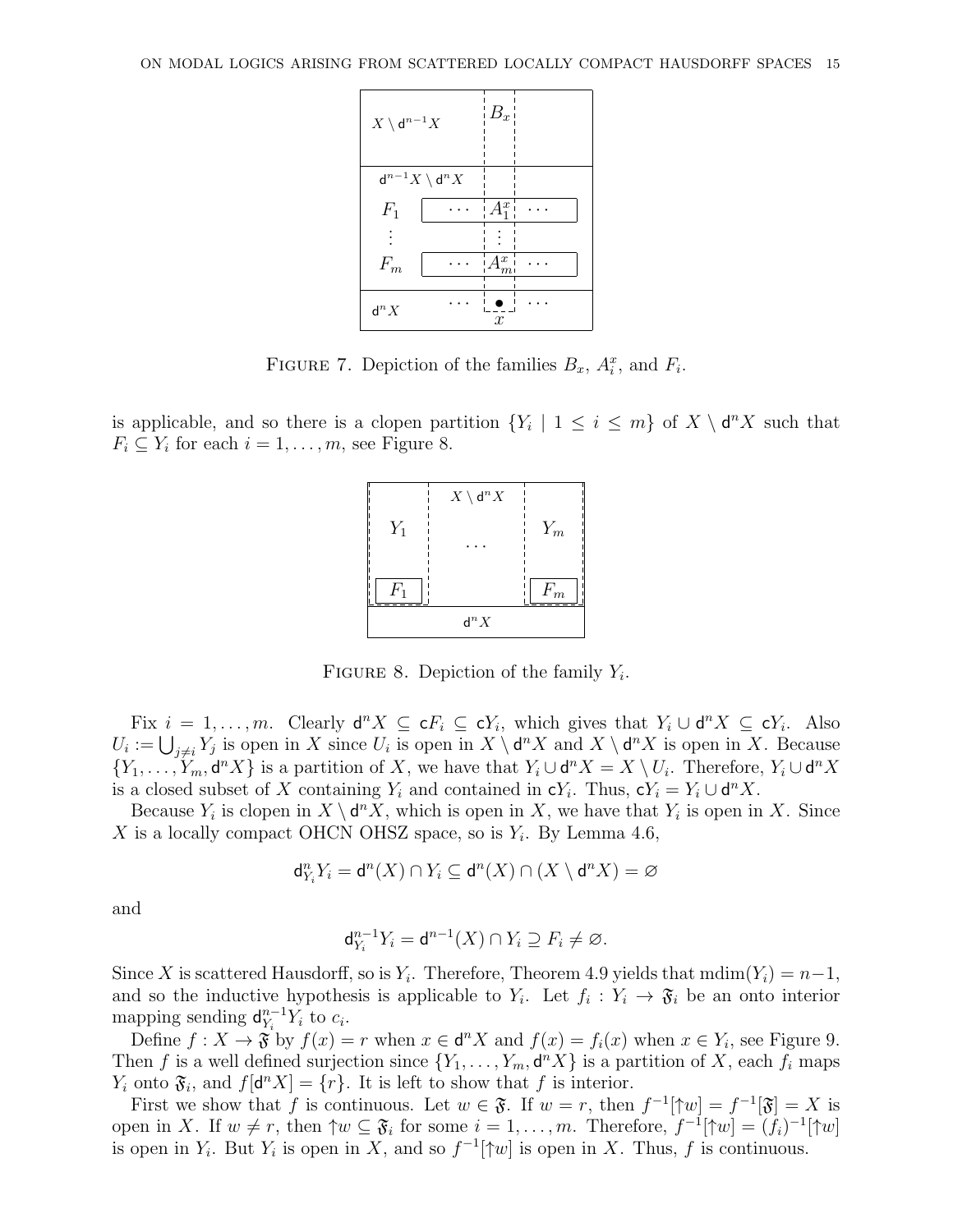

FIGURE 9. Depiction of  $f: X \to \mathfrak{F}$ .

Next we show that  $f$  is open. Let  $U$  be open in  $X$ . We have:

$$
f[U] = f[U \cap X] = f[U \cap (Y_1 \cup Y_2 \cup \cdots \cup Y_m \cup \mathbf{d}^n X)]
$$
  
= 
$$
f[(U \cap Y_1) \cup (U \cap Y_2) \cup \cdots \cup (U \cap Y_m) \cup (U \cap \mathbf{d}^n X)]
$$
  
= 
$$
f[U \cap Y_1] \cup f[U \cap Y_2] \cup \cdots \cup f[U \cap Y_m] \cup f[U \cap \mathbf{d}^n X]
$$
  
= 
$$
f_1[U \cap Y_1] \cup f_2[U \cap Y_2] \cup \cdots \cup f_m[U \cap Y_m] \cup f[U \cap \mathbf{d}^n X].
$$

Since  $U \cap Y_i$  is open in  $Y_i$ , we have  $f_i[U \cap Y_i]$  is open in  $\mathfrak{F}_i$ , and hence is open in  $\mathfrak{F}_i$ . If  $U \cap d^n X = \emptyset$ , then  $f[U \cap d^n X] = \emptyset$ , and so  $f[U]$  is a union of open subsets of  $\mathfrak{F}$ , hence an open subset of  $\mathfrak{F}$ . Suppose  $x \in U \cap d^n X$ . Then for each  $i = 1, \ldots, m$  we have that  $x \in cF_i$ , giving that  $\varnothing \neq U \cap F_i \subseteq U \cap \mathsf{d}_{Y_i}^{n-1}$  $Y_i^{n-1}Y_i$ . Therefore,  $c_i \in f_i[U \cap \mathsf{d}_{Y_i}^{n-1}]$  $Y_i^{n-1}Y_i] \subseteq f_i[U \cap Y_i]$ , yielding that  $f_i[U \cap Y_i] = \mathfrak{F}_i$ . Thus,  $f[U] = \mathfrak{F}_1 \cup \mathfrak{F}_2 \cup \cdots \cup \mathfrak{F}_m \cup \{r\} = \mathfrak{F}$  is open in  $\mathfrak{F}$ . Consequently, f is open.

**Corollary 7.2.** Let  $n \in \omega$ , X be a scattered locally compact OHCN OHSZ space, and  $\mathfrak{F}$ a finite tree of depth at most  $n + 1$ . If  $d^n X \neq \emptyset$ , then there is an interior surjection  $f: X \setminus d^{n+1}X \to \mathfrak{F}$  that maps each  $x \in d^nX$  to the root of  $\mathfrak{F}$ .

*Proof.* Let  $Y = X \setminus d^{n+1}X$ . Then Y is an open scattered locally compact OHCN OHSZ subspace of  $X$ . By Lemma 4.6,

$$
\mathrm{d}_Y^n Y = \mathrm{d}^n(X) \cap Y = \mathrm{d}^n(X) \cap (X \setminus \mathrm{d}^{n+1} X) = \mathrm{d}^n X \neq \varnothing
$$

and

$$
\mathsf{d}_Y^{n+1}Y = \mathsf{d}^{n+1}(X) \cap Y = \mathsf{d}^{n+1}(X) \cap (X \setminus \mathsf{d}^{n+1}X) = \varnothing.
$$

Therefore,  $\text{mdim}(Y) = n$  by Theorem 4.9. Now apply Theorem 7.1 to Y.

**Theorem 7.3.** Let  $X$  be a nonempty scattered locally compact OHCN OHSZ space.

- (1) If  $\text{mdim}(X) = \infty$ , then  $\mathsf{L}(X) = \mathsf{S4}.\mathsf{Grz}.$
- (2) If  $\text{mdim}(X) = n \in \omega$ , then  $\mathsf{L}(X) = \mathsf{S4}.\mathsf{Grz}_{n+1}$ .

*Proof.* Since X is scattered,  $\mathsf{S4.Grz} \subseteq \mathsf{L}(X)$ . To prove (1), let  $\varphi$  be a modal formula such that S4.Grz  $\nvdash \varphi$ . Then there is a finite tree  $\mathfrak F$  refuting  $\varphi$ . Suppose the depth of  $\mathfrak F$  is  $n \geq 1$ . Since mdim(X) =  $\infty$ , by Theorem 4.9,  $\mathsf{d}^n X \neq \emptyset$  for all  $n \in \omega$ . As  $\mathsf{d}^{n-1} X \neq \emptyset$ , Corollary 7.2 yields that  $\mathfrak F$  is an interior image of the open subspace  $X \setminus d^n X$  of X. Because interior images reflect refutations (see, e.g., [2, Proposition 2.9]),  $X \setminus d^n X$  refutes  $\varphi$ . Since open subspaces reflect refutations (see, e.g., [2, Proposition 2.9]), X refutes  $\varphi$ . Thus,  $\mathsf{L}(X) = \mathsf{S4}.\mathsf{Grz}.$ 

To prove (2), suppose  $\text{mdim}(X) = n \in \omega$ . Then  $X \Vdash \text{bd}_{n+1}$  by Proposition 2.3. Therefore, S4.Grz<sub>n+1</sub> ⊆ L(X). Conversely, let  $\varphi$  be a modal formula such that S4.Grz<sub>n+1</sub>  $\forall \varphi$ . Then there is a finite tree  $\mathfrak F$  of depth at most  $n+1$  refuting  $\varphi$ . By Theorem 7.1,  $\mathfrak F$  is an interior image of X. Thus, X refutes  $\varphi$ , and hence  $\mathsf{L}(X) = \mathsf{S4} \cdot \mathsf{Grz}_{n+1}$ .

An important class of spaces that simultaneously generalizes both the class of metrizable spaces and the class of compact Hausdorff spaces is that of paracompact spaces (see, e.g., [10, Section 5.1] for a detailed account). A space X is hereditarily paracompact (HP) if each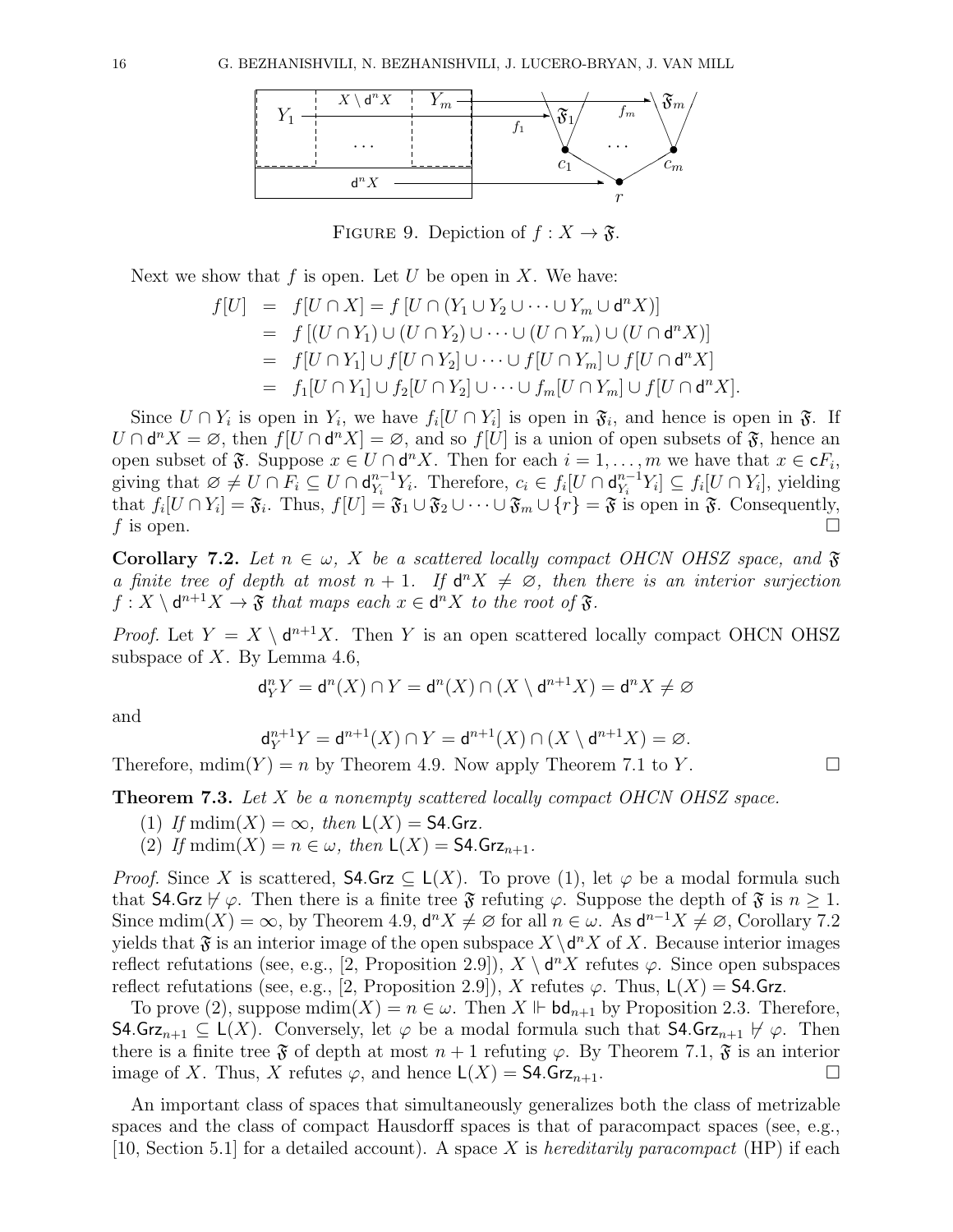subspace of X is paracompact. It turns out that a space is HP iff it is open hereditarily paracompact.

**Lemma 7.4.** A scattered locally compact HP space  $X$  is both OHCN and OHSZ.

*Proof.* Since every paracompact space is collectionwise normal [10, Theorem 5.1.18], we have that an HP space is hereditarily collectionwise normal, and hence OHCN. Let Y be a nonempty open subspace of  $X$ . Then  $Y$  is a scattered locally compact paracompact space. It follows from Theorem 4.5 that Y is zero-dimensional. By [10, Theorem 6.2.10], Y is strongly zero-dimensional. Thus, X is OHSZ.  $\square$ 

We use Lemma 7.4 to obtain the following corollaries to Theorem 7.1, Corollary 7.2, and Theorem 7.3.

Corollary 7.5. If in Theorem 7.1 OHCN OHSZ is replaced by HP, then the conclusion still holds.

Proof. A locally compact HP space of finite modal Krull dimension is scattered by Theorem 4.5. The result now follows from Lemma 7.4 and Theorem 7.1.

Corollary 7.6. If in Corollary 7.2 OHCN OHSZ is replaced by HP, then the conclusion still holds.

*Proof.* The result follows immediately from Lemma 7.4 and Corollary 7.2.

Corollary 7.7. If in Theorem 7.3 we replace OHCN OHSZ by HP, the conclusion still holds.

*Proof.* The result follows immediately from Lemma 7.4 and Theorem 7.3.  $\Box$ 

As follows from the next example, there are some well studied spaces to which Theorem 7.3 applies but Corollary 7.7 does not.

**Example 7.8.** Let  $\omega_1$  be the least uncountable ordinal with the interval topology. It follows from [20] that  $\omega_1$  is OHCN, and it follows from [12, Theorem 5.1] that  $\omega_1$  is OHSZ. On the other hand,  $\omega_1$  is not paracompact (see, e.g., [10, Example 5.1.21]).

We conclude the paper by mentioning some open problems:

• Classify the logics arising as  $\mathsf{L}(\beta X)$  where X is an arbitrary Mrowka space (satisfying  $\beta X = \alpha X$ ).

More generally,

- What is the logic of an arbitrary scattered Stone space?
- What is the logic of an arbitrary Stone space?
- What is the logic of an arbitrary compact Hausdorff space?
- What is the logic of an arbitrary locally compact Hausdorff space?

#### **REFERENCES**

- 1. P. Alexandroff and P. Urysohn, Mémoire sur les espaces topologiques compacts, Verhandelingen der Koninklijke Akademie van Wetenschappen te Amsterdam, 1929.
- 2. J. van Benthem, G. Bezhanishvili, and M. Gehrke, Euclidean hierarchy in modal logic, Studia Logica 75 (2003), 327–344.
- 3. G. Bezhanishvili, N. Bezhanishvili, J. Lucero-Bryan, and J. van Mill, Krull dimension in modal logic, J. Symb. Logic (2017), to appear.
- 4. G. Bezhanishvili, D. Gabelaia, and M. Jibladze, Spectra of compact regular frames, Theory Appl. Categ. 31 (2016), 365–383.
- 5. G. Bezhanishvili, D. Gabelaia, and J. Lucero-Bryan, Modal logics of metric spaces, Rev. Symb. Log. 8 (2015), 178–191.